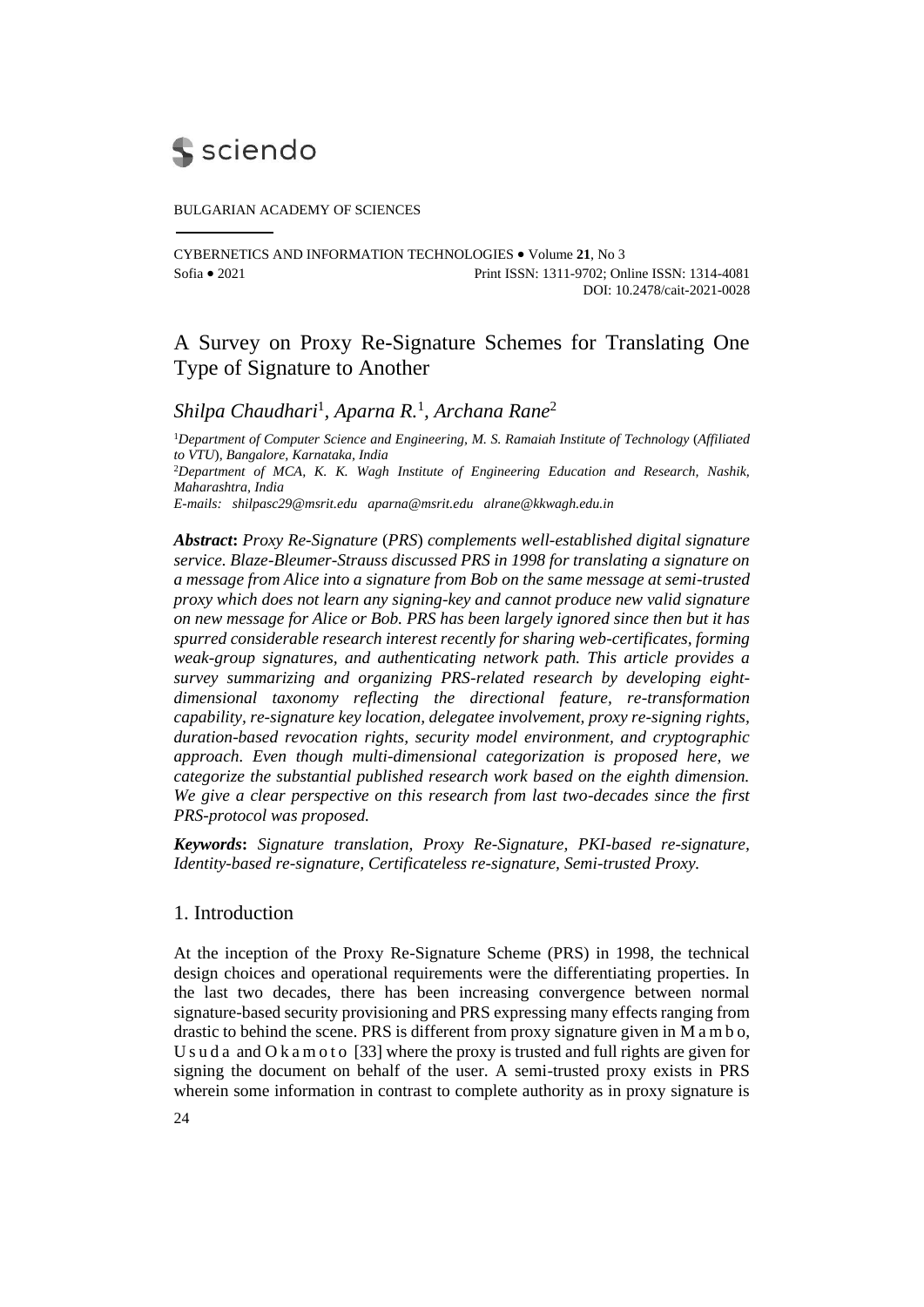given to him for re-signing the signed document by the user. The Alice's signature on a message 'm' is transformed using the provided partial information into Bob's signature on the same message at semi-trusted proxy. The proxy cannot, on its own, generate signatures for either Alice or Bob during this process. The first proposal of PRS was published at Eurocrypt'98 by Blaze, Bleumer, and Strauss (BBS) (B l a z e, B l e u m e r and S t r a u s s [3]). Since then, the original proposal has been improved but very little follow up work has been done immediately, to our knowledge. The BBS original construction  $(B \mid a \le \varepsilon, B \mid e \le \varepsilon \text{ mod } S \text{ trans } [3])$  is inefficient with limited required features. At an early stage of the research work, it has been envisaged that the PRS has confused notation. Indeed, the recent years saw a growing range of possible applications of PRS with many new research-works in the literature.

PRS, a critical branch of digital signature, has been first introduced in B l a z e, B l e u m e r and S t r a u s s [3] wherein a semi-trusted proxy acts as a translator to translate a perfectly-valid and publicly-verifiable signature generated on certain message, m, from Alice, denoted as  $\sigma_A(m)$ , into signature from Bob on the same message, denoted as  $\sigma_B(m)$ , via re-signature key. Even though BBS scheme supports multi-use, multi-directional, and public proxy for re-signing key, there are no followup studies conducted in the literature until the breakthrough work of A t e n i e s e and H o h e n b e r g e r  $[2]$ , wherein the authors summarize the formal definition and properties of PRS with the proof about PRS usage in weak group signatures, network path authentication and web certificate sharing. PRS applications can include simple certificate and key management, provide proof for chosen path, inter-operable system with digital rights management. Since then, many PRS schemes have been investigated, which is the topic of this paper. Both signatures generated in PRS can coexist and can be publicly verified as being two signatures from two distinct people on the same message. Semi-trusted proxy in the PRS scheme can convert a single signature into multiple signatures of several and distinct signers, and vice-versa.

A PRS is a tuple of probabilistic/polynomial time algorithms, (KeyGen, REKey, Sign, RESign, Verify) where: KeyGen is the standard key generation process involved in PRS; Sign is the signing algorithm used to generate signature; Verify is the verification algorithm for verifying the received signature at receiver; REKey is the re-signature key generation algorithm which takes sk\_A and sk\_B as the secret key of A and B, respectively, and generates rk\_(A–B) key for the semi-trusted proxy; RESign is the re-signature function that takes rk  $(A-B)$ , a signature  $\sigma$ , a message m, and a public key pk A to generate a new signature  $\sigma$  on message m corresponding to pk B. If Verify (pk A, m,  $\sigma$ ) is successful then accept the message otherwise reject it. The scenario of this process is given in Fig. 1.

The PRS schemes have eight desirable properties in addition to the security and correctness that are either necessary or desirable when it is used in any application. These properties are listed as follows: (1) Unidirectional, (2) Multi-use, (3) Private Proxy, (4) Transparent, (5) Key Optimal, (6) Non-interactive, (7) Non-transitive, (8) Temporary. None of existing PRS schemes satisfies all of these properties. Additional PRS functionalities, possibilities and challenges have generated a considerable amount of research recently, which will be discussed during its comprehensive survey in next sections.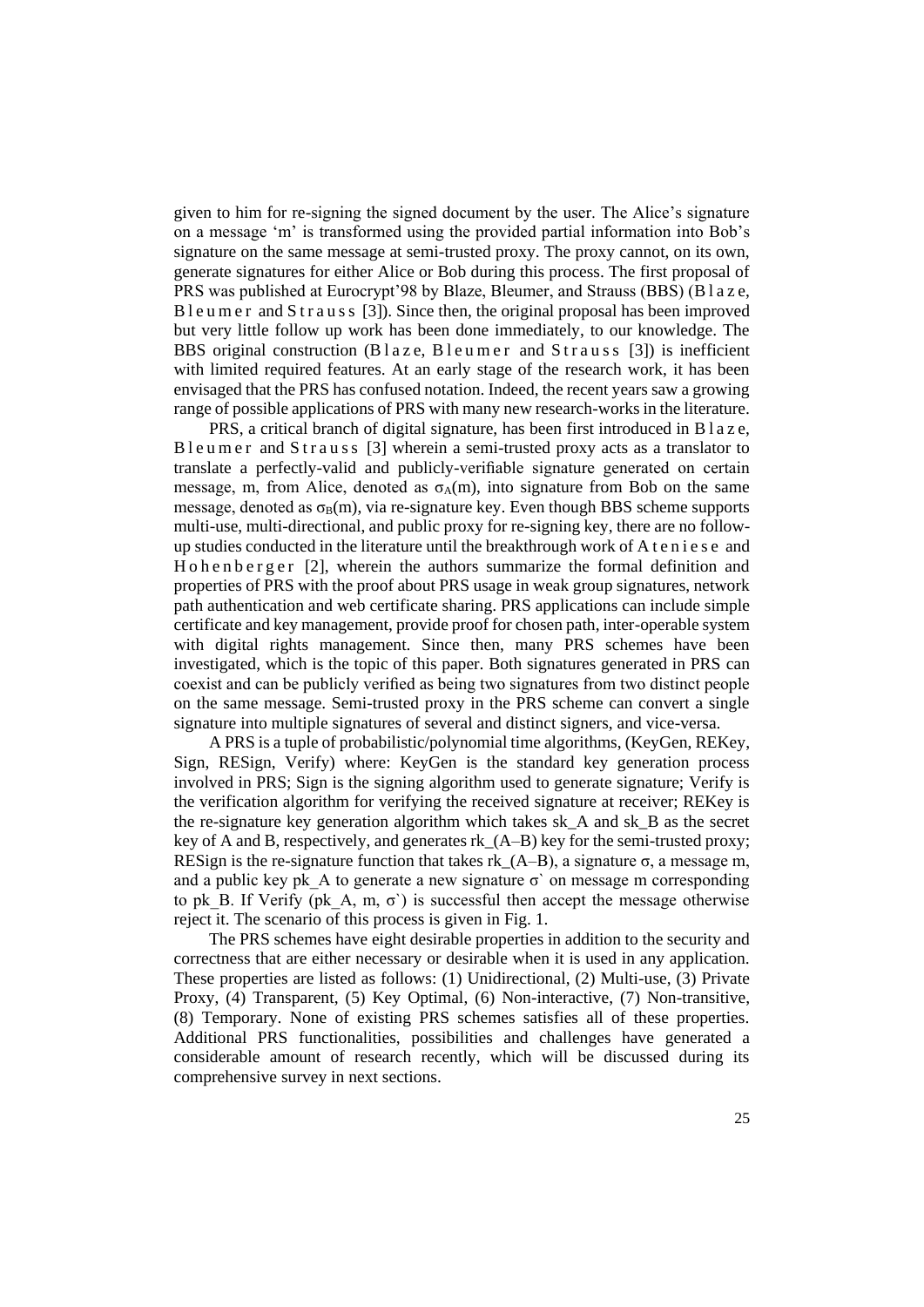

Our contributions: Consequently, this significant amount of published research on PRS requires some categorization to provide a convenient overview of the current state of the art. To this end, we have developed multi-dimensional taxonomy to classify the PRS research based on the properties supported in the research work that is given in Section 2. The designed eight dimensions are as follows. (1) Directional feature examined to allows the proxy to transform A's signature to B's in unidirectional or multidirectional. (2) Re-transformation capability to decide whether the transformed signature can be re-transformed or not. (3) Re-signature key location for keeping the generated proxy re-signature key. (4) Delegatee involvement in delegation process to indicate delegatee interaction with delegator during creation of re-signature. (5) Proxy re-signing rights for re-delegation in multi-use feature support for generating the re-signature key. (6) Type of revocation rights based on the duration to minimize renovation overhead. (7) Security model environment to decide whether it is a standard or random model. (8) Cryptographic approach used such as Public Key Infrastructure (PKI), IDentity based (ID-based), and Certificateless (CL). The presented taxonomy allows us to analyze the PRS research trends over time and various properties supported in the work. To illustrate the usefulness of the provided classification, we discuss a detailed survey of the collected research articles from extensive databases available online where PRS based references can be explored according to the designed dimensions and categories of the presented taxonomy.

Our specific contributions are as follows. (1) Design and discuss eightdimensional taxonomy. (2) Explain the PRS research trends across the eighth dimension – cryptographic approach used. (3) Compare the discussed PRS scheme in each category with respect to eight desirable properties. (4) Discuss the scope of the research on the topic of the paper.

The remaining part of this article is structured in various sections as follows. In Section 2, explains the methodology for creating the PRS research work taxonomy with its dimensions and categories. It also explains the PRS-related research material to analyze and provide trends on the distribution across the proposed dimensions. Section 3 presents a detailed survey of the key research findings and related comparison with respect to eight desirable properties related to the PRS. Section 4 addresses the scope of the research on PRS. Finally, conclusions are drawn in Section 5.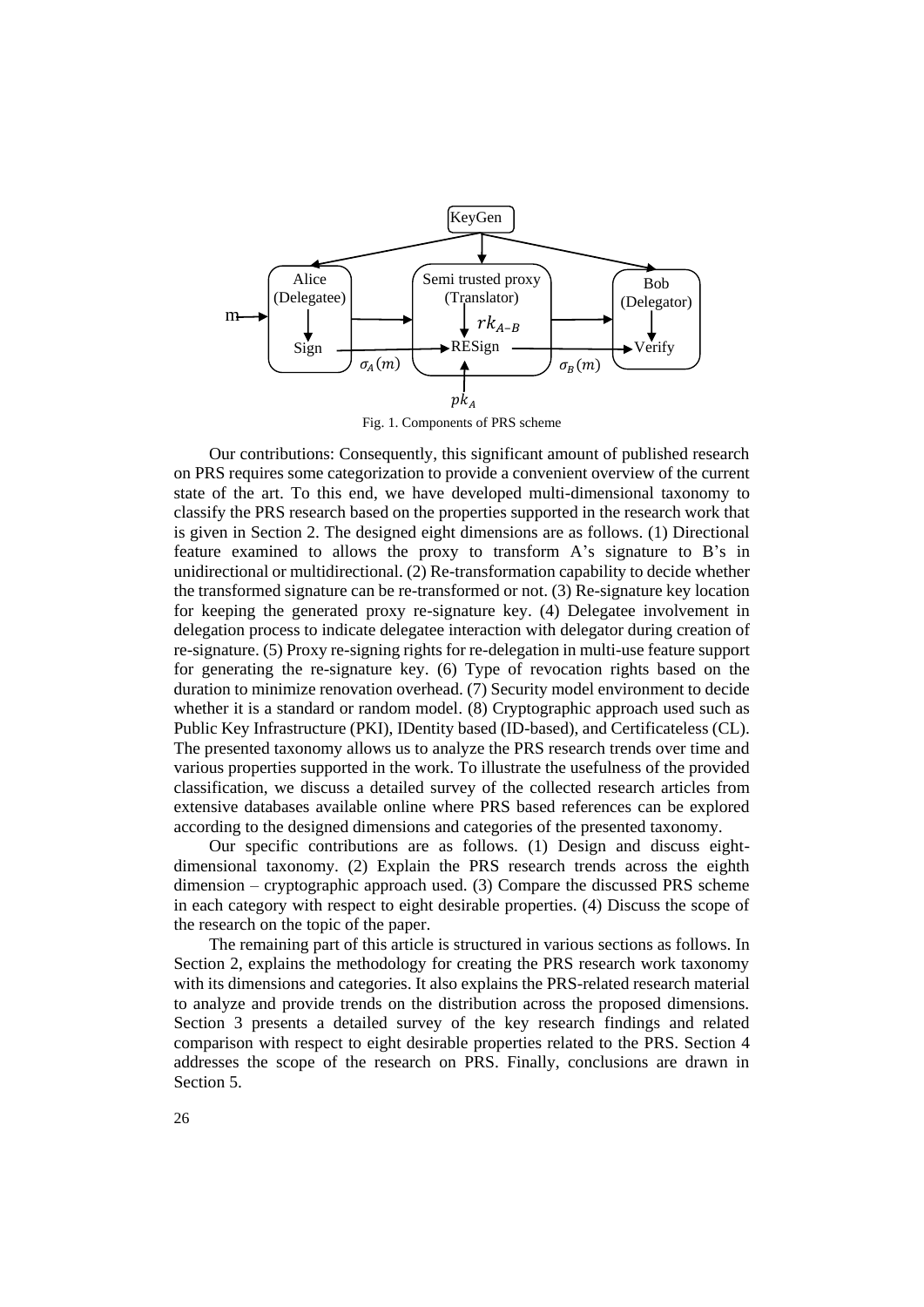## 2. Design of PRS taxonomy and classification

The taxonomy provides a classification of the research works on the addressed topic in order to obtain a comprehensive understanding with the state-of-the-art on the selected topic. Taxonomy construction varies from topic to topic but all works in one class given in the taxonomy should be similar in the features or properties. The classification categories should be non-overlapping with well-defined limits between them. The taxonomy designed for PRS related research for analyzing their features and performance include eight dimensions with a number of non-overlapping categories in each dimension. We consider different aspects to be analyzed in each dimension for each classified research article related to PRS. The eight dimensions used for the categorization of PRS schemes are: (1) directional feature examined; (2) re-transformation capability; (3) re-signature key location; (4) delegatee involvement in delegation process; (5) proxy re-signing rights for re-delegation; (6) type of revocation rights based on the duration; (7) Security model environment; (8) cryptographic approach used. We involve all the properties of PRS as part of taxonomy dimension except transparency and key optimal property in the categorization as all the proposed research work on PRS has to support these properties and no further classification is possible. In Transparent proxy property, a user involved in the process does not know the existence of proxy. The input signature of delegatee using Sign algorithm and the corresponding signature generated from ReSign algorithm cannot be linked. In key optimal property, a user is required to protect and store only a small constant amount of secrets such as its corresponding secret keys regardless of how many signature delegations the user gives or accepts. This optimal usage of storage minimizes the safe storage cost for each user. Optimal key storage at a semi trusted proxy could also play a role in supporting this feature.

Each dimension consists of a set of categories used to classify the existing PRS related articles. The presented taxonomy allows us to analyze the PRS research trends over time and various properties supported in the work. The selected article may not be mutually exclusive to the category as it may belong to one or more categories per dimension. The PRS taxonomy illustration in graphical form is given as shown in Fig. 2. We have made an effort to minimize the possible overlap between the existing PRS schemes as per the proposed dimensions in this early stage of defining the classification categories.

The first dimension named as directional features in the proposed PRS taxonomy further classifies the existing research works into two categories depending upon the capability of semi trusted proxy re-sign key during the process of PRS. When semi trusted proxy resigns the A's signature on a message to B's signature on the same message using his re-sign key, if it cannot use same key for resigning B's signature on a particular message to A's signature on that message then it is unidirectional otherwise it is bidirectional. We consider unidirectional and bidirectional PRS as two categories in Dimension-1 using this directional feature of semi trusted proxy resign key. Most of the existing PRS schemes follow either unidirectional or bidirectional. Bidirectional PRS scheme is less secure compared to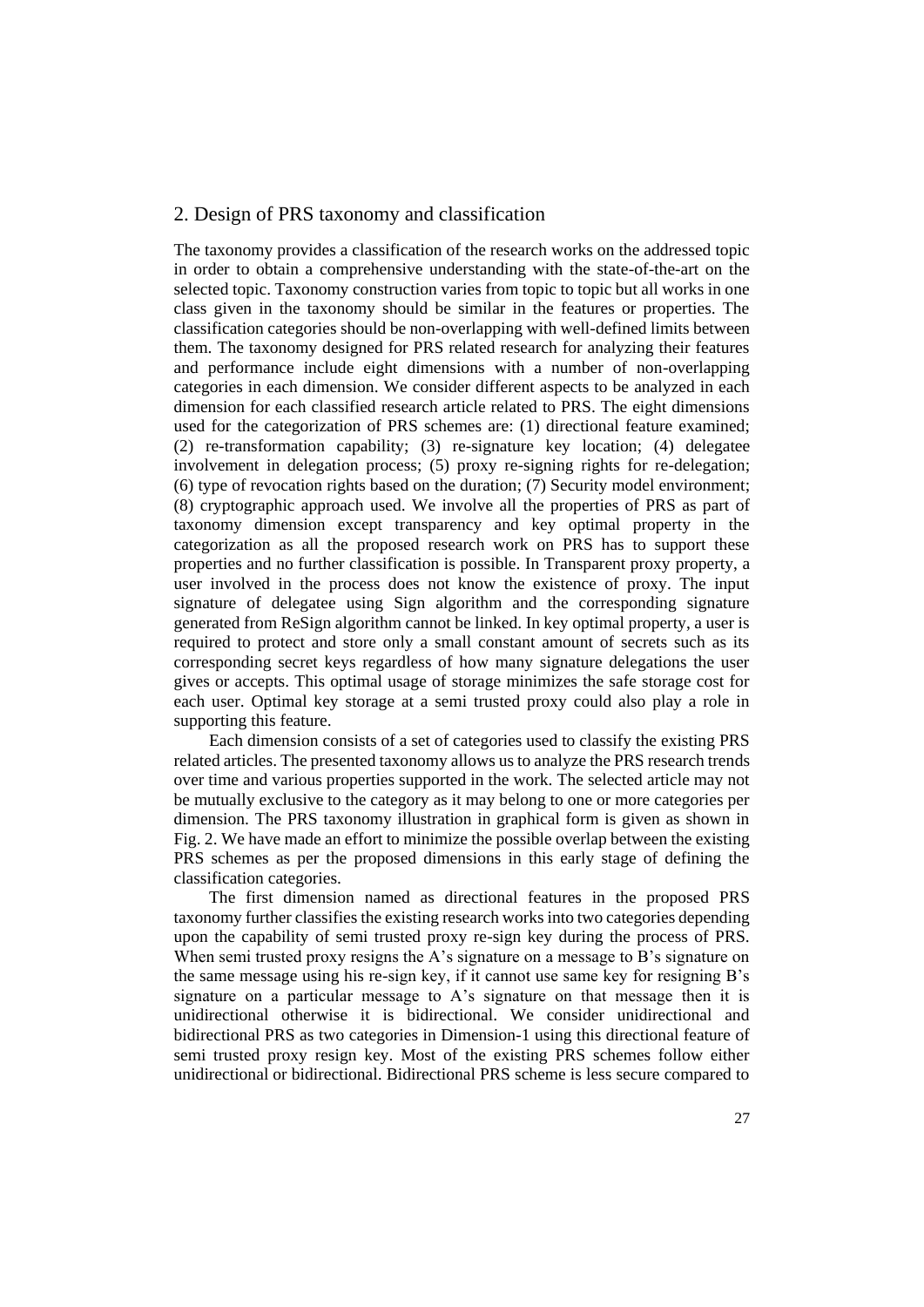

unidirectional PRS scheme as the re-sign key of semi-trusted proxy can be recovered by anybody on the network listening to the conversation.

Fig. 2. Graphical illustration of proposed PRS taxonomy

The second dimension named as re-transformation capability in the proposed PRS taxonomy further classifies the existing research works into two categories depending upon the re-transformation capability to decide whether the transformed signature can be re-transformed/re-signed or not. When the generated signature based on signed or re-signed algorithm can be given as input to resign, then that PRS scheme has re-transformation capability, which is called as multi-use property. Otherwise, that scheme is called a single-use property. We consider single-use and multi-use PRS as two categories in Dimension-2 based on this re-transformation feature. Each scheme can be either single-use or multi-use.

The third dimension named as re-signature key Location in the proposed PRS taxonomy further classifies the existing research works into two categories depending upon whether the re-signature key used by a semi trusted proxy can be kept secret by proxy or it can be recomputed by an adversary. When the re-signature key is located at the proxy secretly then the PRS is called a private proxy scheme. When the resignature key is obtained through the resumption by the adversary passively based on the observation of a proxy then the PRS is called a public proxy scheme.

The fourth dimension named as delegatee involvement in delegation process in the proposed PRS taxonomy further classifies the existing research works into two categories depending upon the delegatee involvement in delegation process. When the delegatee is not involve in the process of delegation where the delegator creates a re-signature key from his select key and public key of delegatee, the process is noninteractive otherwise it is interactive.

The fifth dimension named as proxy re-signing rights for re-delegation in the proposed PRS taxonomy further classifies the existing research works into two categories depending upon the capacity of re-delegation rights given to the semi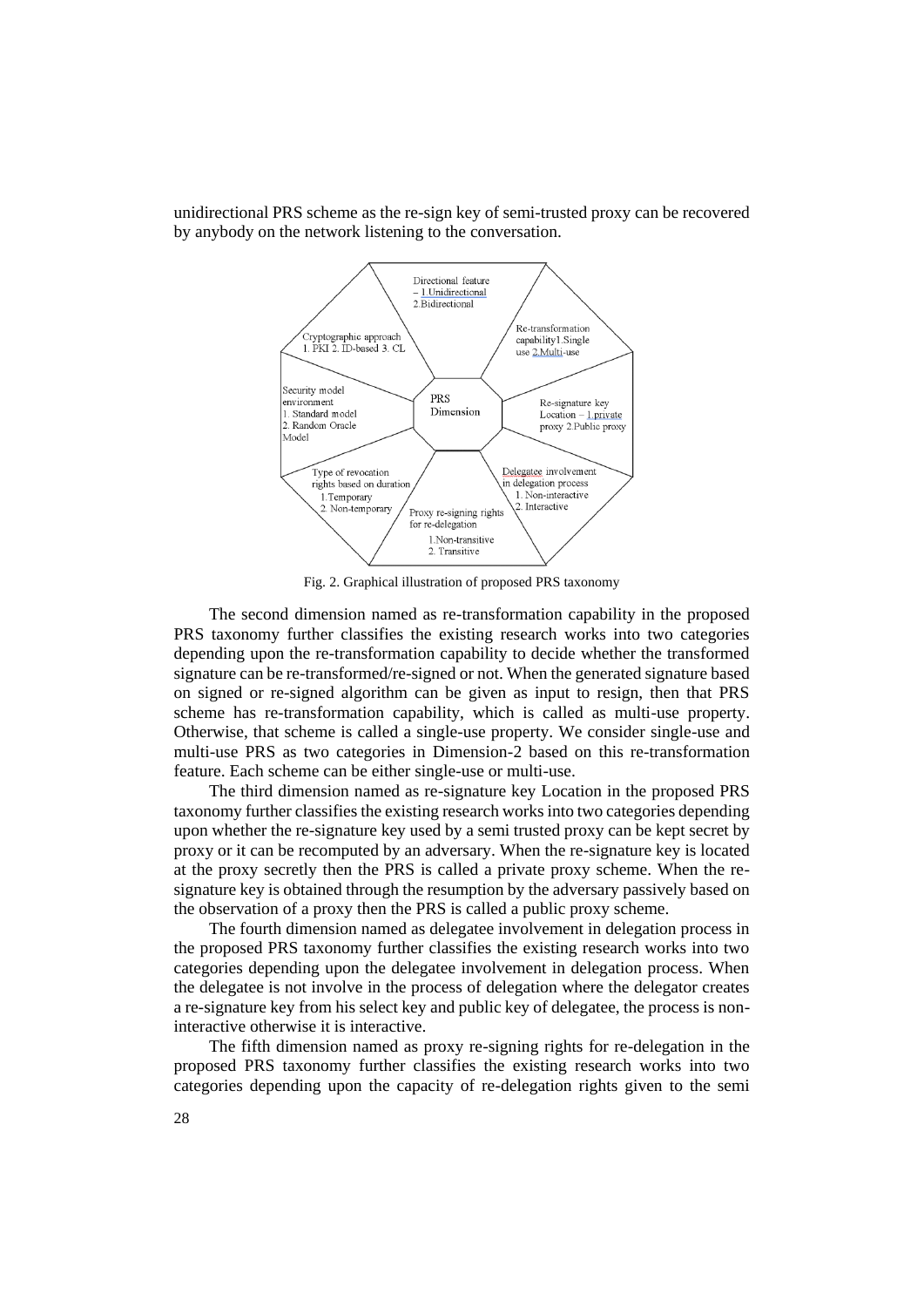trusted proxy. Re-delegation is a need in multi-use feature support in PRS. If proxy alone can re-delegate the re-signing rights, then the PRS is transitive but re-signing rights cannot be re-delegated by the proxy alone hence, the PRS is non-transitive in most of the recent research work. When semi trusted proxy has the re-signing key for A-B and B-C, resigning key A-C cannot be produced by it in non-transitive PRS.

The sixth dimension named as type of revocation rights based on the duration in the proposed PRS taxonomy further classifies the existing research works into two categories depending upon revocation rights. There is a need for revocation of given rights in PRS which includes change of delegator public key after every revocation. To minimize this revocation overhead, temporary delegations are realized assuming the trusted re-signature proxy and appropriate instructions are issued to the proxy.

The seventh dimension named as security model environment in the proposed PRS taxonomy further classifies the existing research works into two categories depending upon the usage of standard or random oracle model. Existence of truly random functions is assumed in the random oracle model wherein all involved parties have access. Random oracle proves that the protocol is secure. Hash function instantiates random oracles due to lack of its efficient existence in reality. A hash function of random oracle environment behaves well enough heuristically as replacement of random oracle but it may trivially insecure also. The protocol only relies on standard cryptographic assumptions during the proof in the standard model. Standard model constructs are nicer from a theoretical perspective and do not rely on random oracles. We consider the standard model based and random oracle model based PRS scheme as two categories in Dimension-7 based on the usage of these security models as an environment.

The eighth dimension named as cryptographic approach used in the proposed PRS taxonomy further classifies the existing research works into four categories depending upon the usage of cryptographic protocols for security provisioning of signature generated. We consider the usage of PKI, ID-based, and CL for PRS as three main categories in Dimension-8 based on the cryptographic approach used. PKI-based PRS schemes requires public key to generate digital signature, which is bound to the corresponding digital certificate issued by a certification authority (CA). Binding of public key to the owner's identity before the usage of the public key at the CA side increases certificate management complexity though the main goal of PRS schemes is to simplify certificate management. The heavy overhead incurred for certificate issuing and management lacks the popularity of PKI based PRS. The required public key for signature is generated effortlessly from the corresponding user's unique identity such as phone number, account number or email address in ID PRS schemes. The Public Key Generator (PKG) has knowledge of the master secret that is used to generate the corresponding private key. Increase in size of signature and verification complexity is the limitations of ID based schemes. Key escrow is the inherent drawback that exists in identity based PRS where proxy has knowledge of user's private key that may be used to damage the essential requirements of PRS. CLPRS is considered a favourable candidate for PRS that overcomes the expensive certificate management of PKI-based PRS and the key escrow of identity-based PRS.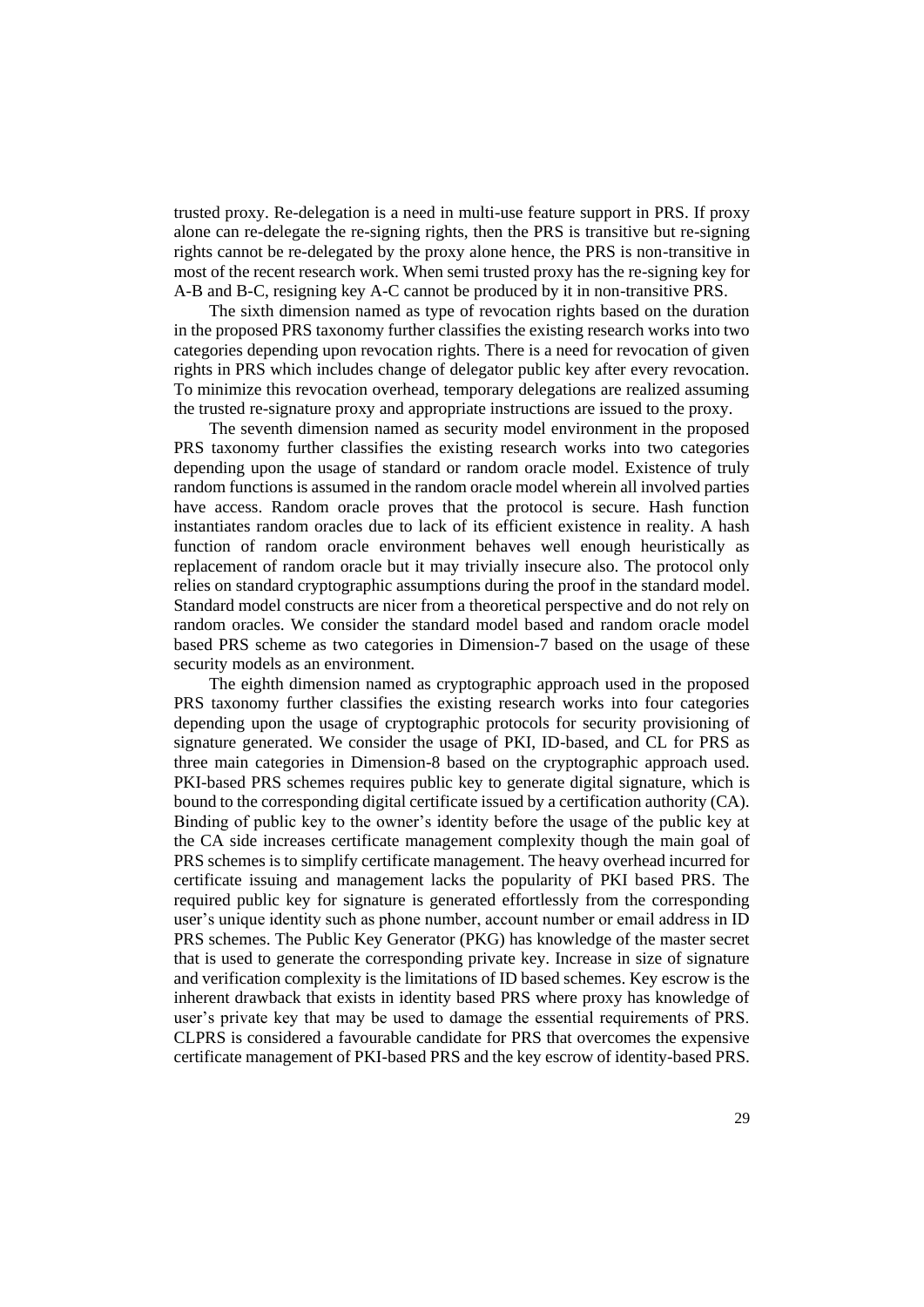Even though the multi-dimensional categorization is proposed in this paper, we categorize the substantial published research work on as per the eighth dimension shown in Fig. 3 to provide manageable overview of the current state-of the art because a given article may not be mutually exclusive to the category and it may belong to one or more categories per dimension. We have divided three main categories for PRS classification: (1) Usage of PKI for PRS; (2) ID-based PRS; (3) CL PRS. We have surveyed a total fifty existing PRS available in the standard databases such as IEEE, Springer, Science Direct and few from Google scholar. Thirty-three PRS out of fifty use PKI for re-sign key generation. Fourteen PRS out of fifty use ID-based key generation for re-sign keys. Three PRS out of fifty use CL key generation for resign keys. Usage of PKI for PRS is further divided into two sub-categories – one for re-sign key generation and other for PRS. The re-sign key can be generated using the standard cryptographic problem that motivates use to divide this category into three classes at next level: (1) Logarithm-based where the PRS uses Diffie-Hellman (DH) assumption for re-sign key generation; (2) Integer factorization based where the PRS uses integer factorization problem for re-sign key generation; (3) Isomorphism of polynomials where the PRS uses quadratic equations for re-sign key generation. Second category for PKI based PRS is further classified into two categories: (1) Threshold PRS where the threshold level for proxies in chain is decided for usage of re-signature generation to support the multi-use property; (2) Conditional delegation where the multi-use property supported for re-signature generation from one proxy to other based on condition. A detailed survey of the PRS collected research illustrates the usefulness of the proposed classification apart from a general research analysis.

## 3. Literature survey

This section discusses the various categories designed in our taxonomy shown in Fig. 3. Each main category is discussed in a separate subsection.

| <b>SN</b>      | PRS Property as comparison parameter                                           | Corresponding acronym |
|----------------|--------------------------------------------------------------------------------|-----------------------|
|                | Unidirectional/Bidirectional                                                   | U/B                   |
| $\mathfrak{D}$ | Single use/Multi use                                                           | S/M                   |
| 3              | Public proxy/Private proxy                                                     | Pu/Pr                 |
| 4              | Transparent                                                                    | т                     |
| 5              | Key optimal                                                                    | KO                    |
| 6              | Non-Interactive                                                                | NI                    |
| 7              | Non-Transitive                                                                 | NT                    |
| 8              | Temporary                                                                      | Temp                  |
| 9              | security bases Assumption                                                      | SbA                   |
| 10             | Security model environment - Random<br>Oracle Model or Standard security model | (ROM)/(SSM)           |
| 11             | Computation cost for Sign phase                                                | <b>CCS</b>            |
| 12             | Computation cost for verify phase                                              | <b>CCV</b>            |
| 13             | Computation cost for ReSign phase                                              | <b>CCRS</b>           |

Table 1. Acronym used for Comparison Parameters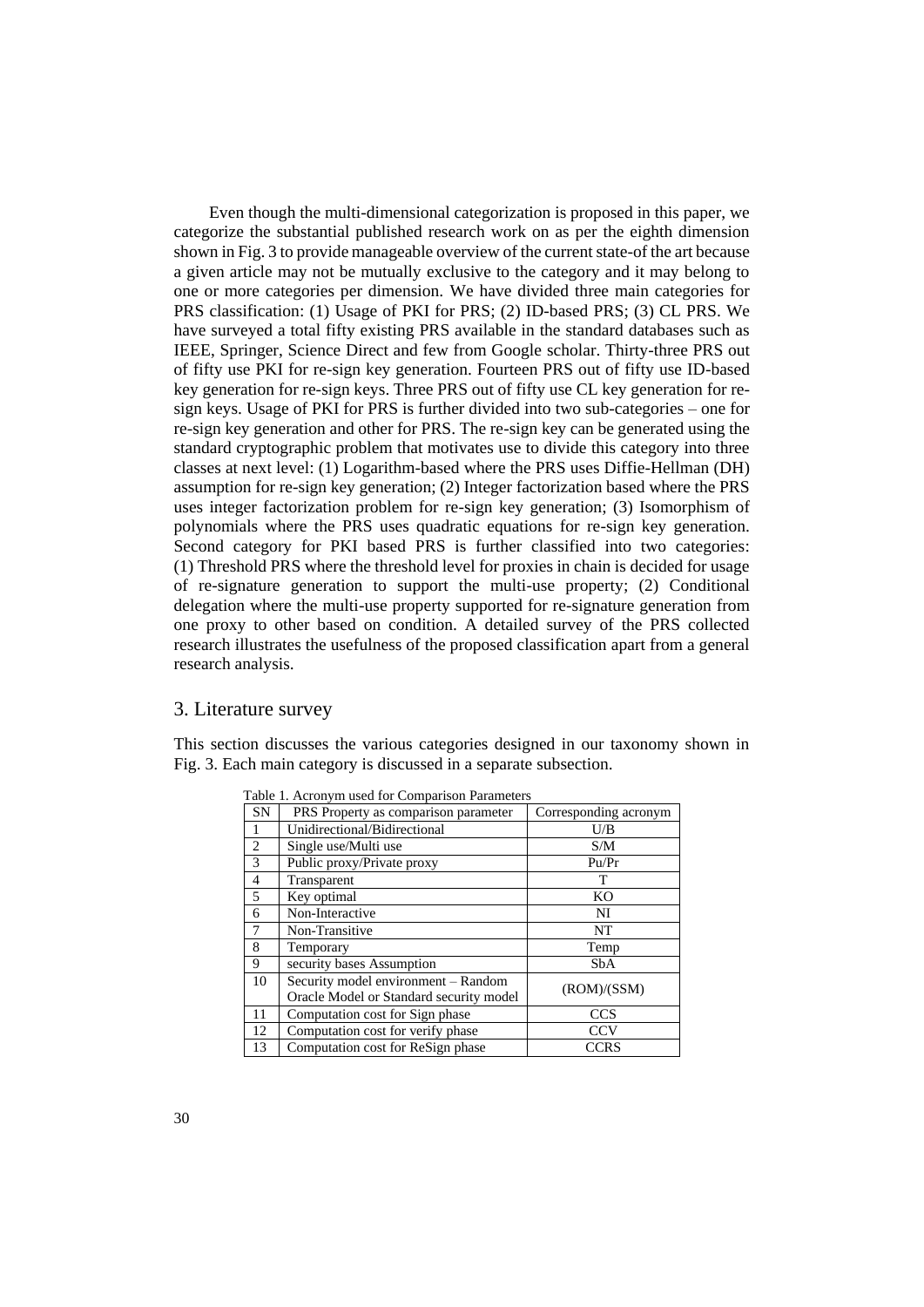We discuss the comparison among the proposed PRS techniques in particular categories in terms of standard eight properties with two more parameters. Computational cost in ReSign, sign and verify algorithm is also compared theoretically in terms of Exponential (E), Modulation (M), Scalar (S), Pairing (P) and Hash (H) operations. Table 1 provides the acronym used for comparison parameters for the corresponding properties.



Fig. 3. Taxonomy of PRS

### 3.1. PKI for PRS

This subsection explains the detailed survey of the PKI based PRS collected research. We do not consider standard eight properties expected for PRS while discussing general research analysis of the paper but we compare them at the end of each category description.

#### 3.1.1. Logarithmic based PKI for PRS

Some papers use logarithm-based PKI for PRS uses DH assumption for re-sign key generation. We discuss such papers in this section. Most of the proposed PRS use DH assumption using bilinear pairing operations.

As mentioned in Section 2, BBS is the first PRS scheme that satisfies limited properties of PRS such as multi use, bidirectional usage and public proxy for re-sign key storage. It has a few security flaws including informal and inefficient definition of BBS paper. Anyone can deduce the re-signature key if signature/re-signature is known to them. Proxy and delegatee can collude to expose the delegator's secret. Authors A t e n i e s e and H o h e n b e r g e r [2] call BBS scheme as proxy-less as careful observation of the original signature and its transformation helps to recover the information/re-signature key stored at proxy. This endorses proxy rights for anyone after release of the first re-signature. The BBS scheme, being symmetric, can allow Alice to recover Bob's secret key and vice-versa from the publicly known re-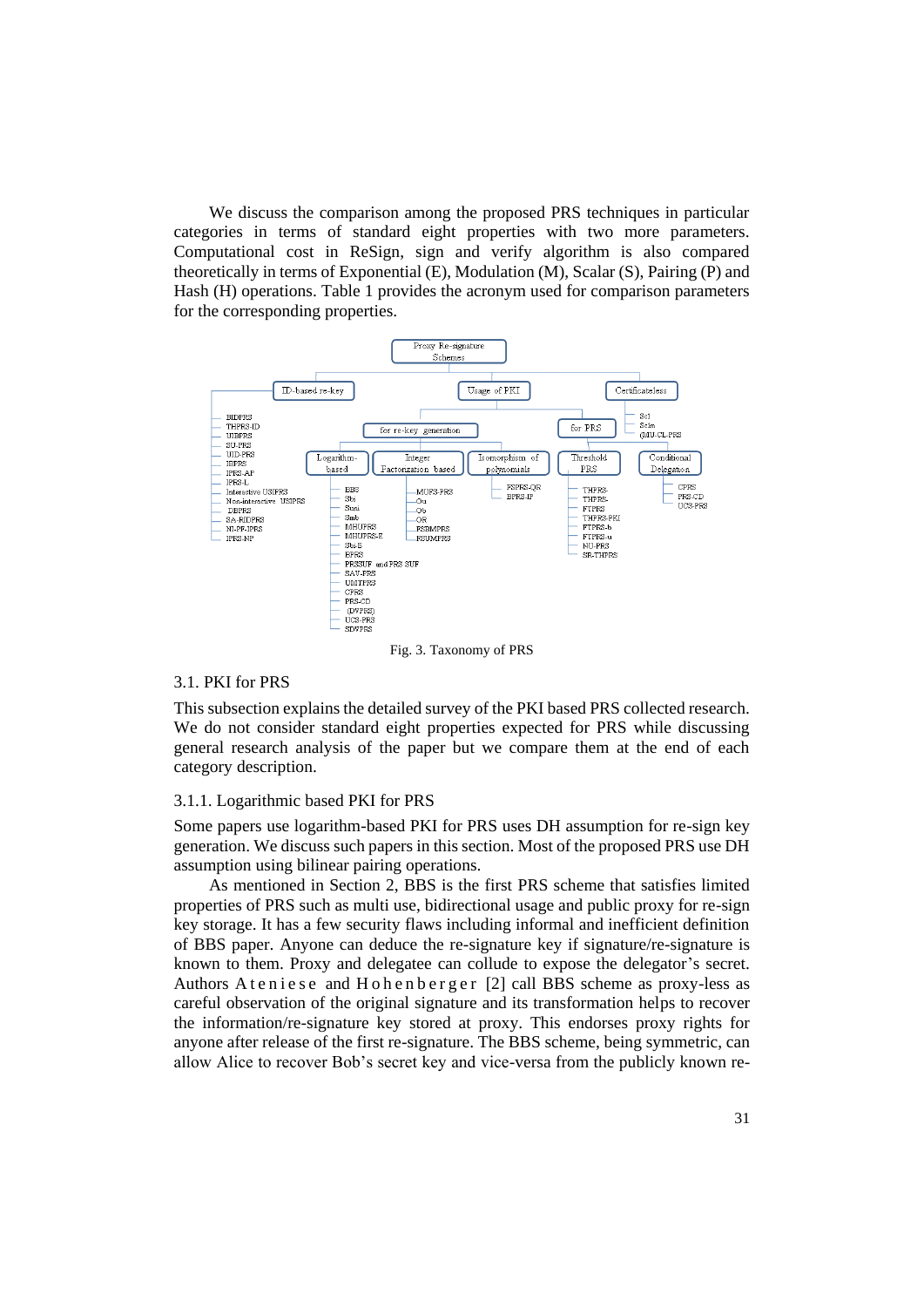signature key. It guarantees only few limited application security due to these limitations.

Authors A t e n i e s e and H o h e n b e r g e r [2] discuss the eight properties of PRS in addition to the formal definition of PRS and safe storage of re-signature keys at proxy. They propose two PRS schemes called Sbi and Suni based on bilinear maps and Computational DH (CDH) assumption. Sbi is symmetric being bidirectional that is simple and uses private proxy for semi-trusted proxy keys while Suni is asymmetric being unidirectional that provides better security and uses public proxy for its keys. Suni allows signers to use strong and weak secrets for a single public key. Two signature algorithms each at separate levels wherein first level signature can be translated by proxy and level 2 signatures cannot. After their work on these PRS schemes, many PRS schemes have been investigated. It is efficient and secure in the random oracle model. It is only proven secure in the random oracle model. Arbitrary strings public key unrelated to their owner's identity. Complexity of certificate management, though proxy re-signature schemes can be used to simplify certificate management.

PRS scheme of A t e n i e s e and H o h e n b e r g e r [2] and S h a o et al. [43] are existentially unforgeable in random oracle model while Waters approach (W a t e r s [4]), based two PRS schemes given in S h a o et al. [43] are existentially unforgeable in standard model and constructed in bilinear groups with CDH assumption. One of the two PRS schemes uses PKI named as  $S<sub>mb</sub>$  while the other uses an ID named as Sid-mb. Both PRS support multi-use and bidirectional properties. Sign and resign algorithms of PRS use two exponentiations in Galois field yielding computationally efficient schemes. It is computationally efficient. Relatively large size of its public parameters and secure with static corruption, not the adaptive corruption limits its functionality.

The simple and clearer security model of unidirectional PRS is discussed in Sh a o et al. [42] for various attack particularly the attack with private re-signature key that solves the problems of  $A$  t enjese and  $H$  o h en b e r g e r [2] and  $S$  h a o et al. [43].

Multi-Hop Unidirectional PRS (MHUPRS) of  $L$  ibert and  $V$ ergnaud [31] is existentially unforgeable in random oracle model under the extension of DH assumption as well as in standard model using Waters elegant technique (W a t e r s [4]). The involved proxy translates the signature in one direction and the re-signing on the messages is performed in polynomial number of times. DH-related intractability assumptions are the new demand in of this PRS in bilinear map groups. Strong secret and weak secret for the signers are created from single secret using probability to retain different shapes in terms of first and second level signatures respectively. User can directly generate the signature at specific level if limited number of translators are involved, which is indistinguishable from the signature generated sequentially. Even though it is efficient and secure in the random oracle model as well as in standard model, the size of signature grows linearly with the number of past translations.

Its extension called MHUPRS-E is proposed in C h o w and P h an [13], wherein the design of generic unidirectional proxy re-signature scheme uses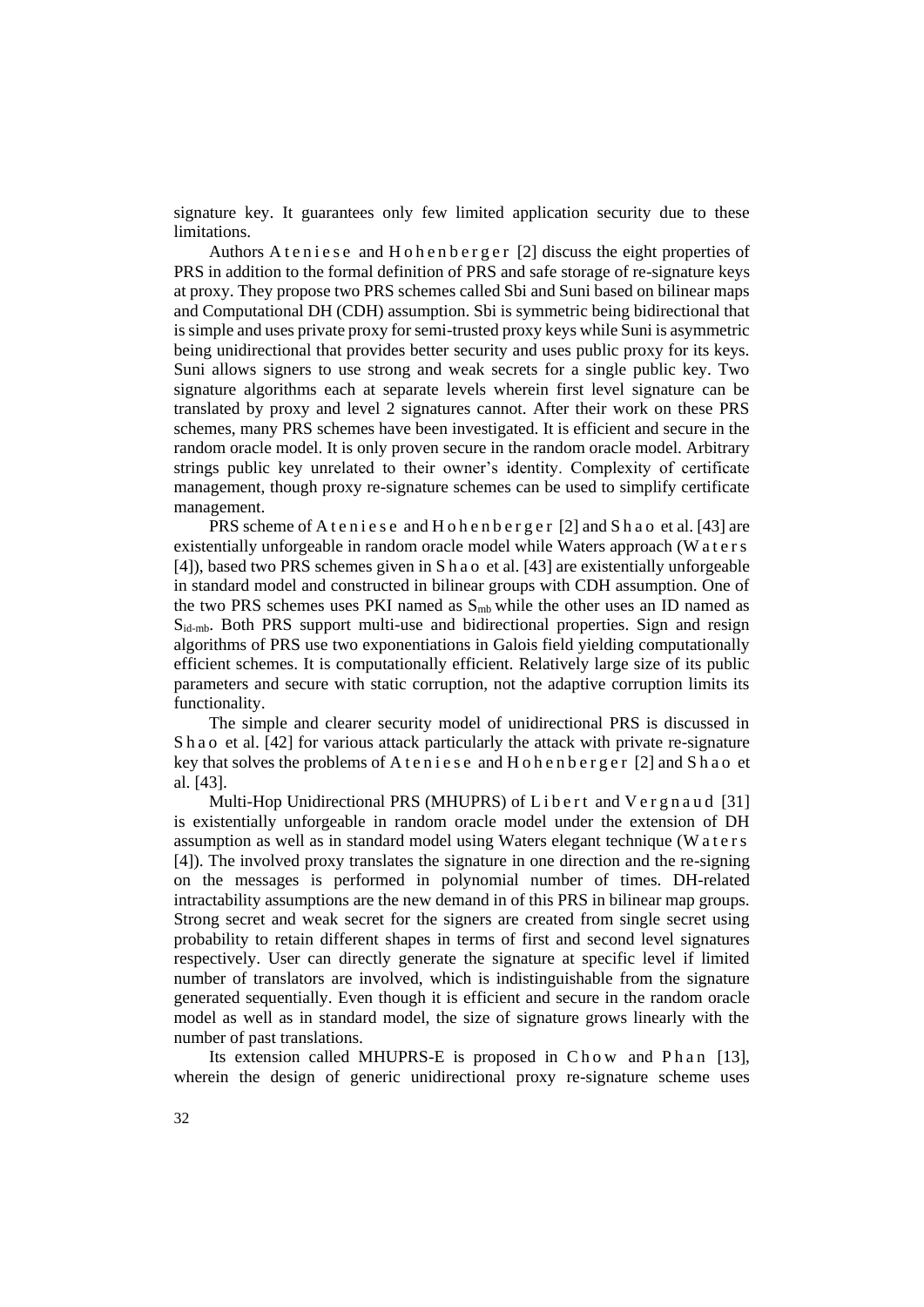homomorphic signatures. It also incorporates forward-security into the proxy resignature paradigm. It is not Strongly Unforgeable.

The authors of Sunitha and Amberker [46], address the open challenge of Ateniese and Hohenberger [2], related to translation of one type of signature generated using Schnorr/ElGamal algorithm to another type of signature generated using RSA algorithm in their proposed PRS, we call it Sbi-E. They prove that none of the secret is compromised during the conversation between delegatee, delegator and proxy signer. It is only proven secure in the random oracle model, arbitrary strings public key unrelated to their owner's identity and complexity of certificate management limits its functionality.

The concept of blind signature protects the original signer's privacy. The authors of (Y u-q i a o, D u M i n g-h u i and X i a o-h u a [69]), propose a blind proxy re-signer based on Water in Waters [4] and Bilinear Mapping Re-Signature (BPRS) scheme. The blind signature and blind message is given as input to blind agents in the PRS scheme. It provides security against forged signature attack.

Two strongly unforgeable PRS named as  $PRS<sub>SUF</sub>$  and  $PRS<sub>SUF</sub>$  – proposed in V i v e k et al. [51], based on the static corruption security model of S h a o et al. [43] and Water scheme of W a t e r s [4] for strong unforgeability of PRS scheme in standard model. PRSSUF scheme uses transformation technique of B o n e h, S h e n and W a t e r s [15], and careful random extra parameters. Strengthening the security in as  $PRS<sub>SUF</sub>$  reduced the efficiency due to large number of public parameters. To improve the efficiency, Chameleaon hash function based on generic transformation of Fuchun Guo, Yi Mu and Willy Susilo [17], is used in  $PRS2<sub>SUF</sub>$  for generating strongly unforgeable signatures. Tight security reduction of Fuchun Guo, Yi Mu and Willy Susilo [17], improves the efficiency. Both schemes provide same PRS properties with different transformation techniques and use bilinear maps based on CDH assumption. But the large number of public parameters used does not allow adaptive corruption of users of the system.

The Server-Aided verification of PRS (SA-PRS) based on A t e n i e s e and H o h e n b e r g e r  $[2]$  for mobile users in cloud environment proposed in Z h i w e i W a n g and W e i L v  $[73]$  addresses the issue of critical resources availability in cloud for users who are mobile in nature wherein few computations of PRS verification are carried out at cloud server (considered as proxy). Most of the PRS use bilinear pairing-based cryptography, which requires much more computational cost than exponentiation computation. It reduces the elliptic curve based pairing computational load of mobile user verification steps. It uses cloud servers as a proxy for generating the re-signature. Heavy computations of verification are done at cloud servers instead of mobile users who have limited resources. Two SAV-PRS schemes are proposed with minor differences based on the computation of sub-key in the setup phase and rearranging the steps of the execution.

Unidirectional Multiple Time PRS (UMTPRS) using binary hash tree restricts the attacker's forgery in addition to restraining the delegatees abuse and release of revocation overheard (H o n g, G a o and W a n  $[21]$ ). It has a restriction on the number of times re-signature is generated. It is simple, efficient and comparatively shorter length for signature.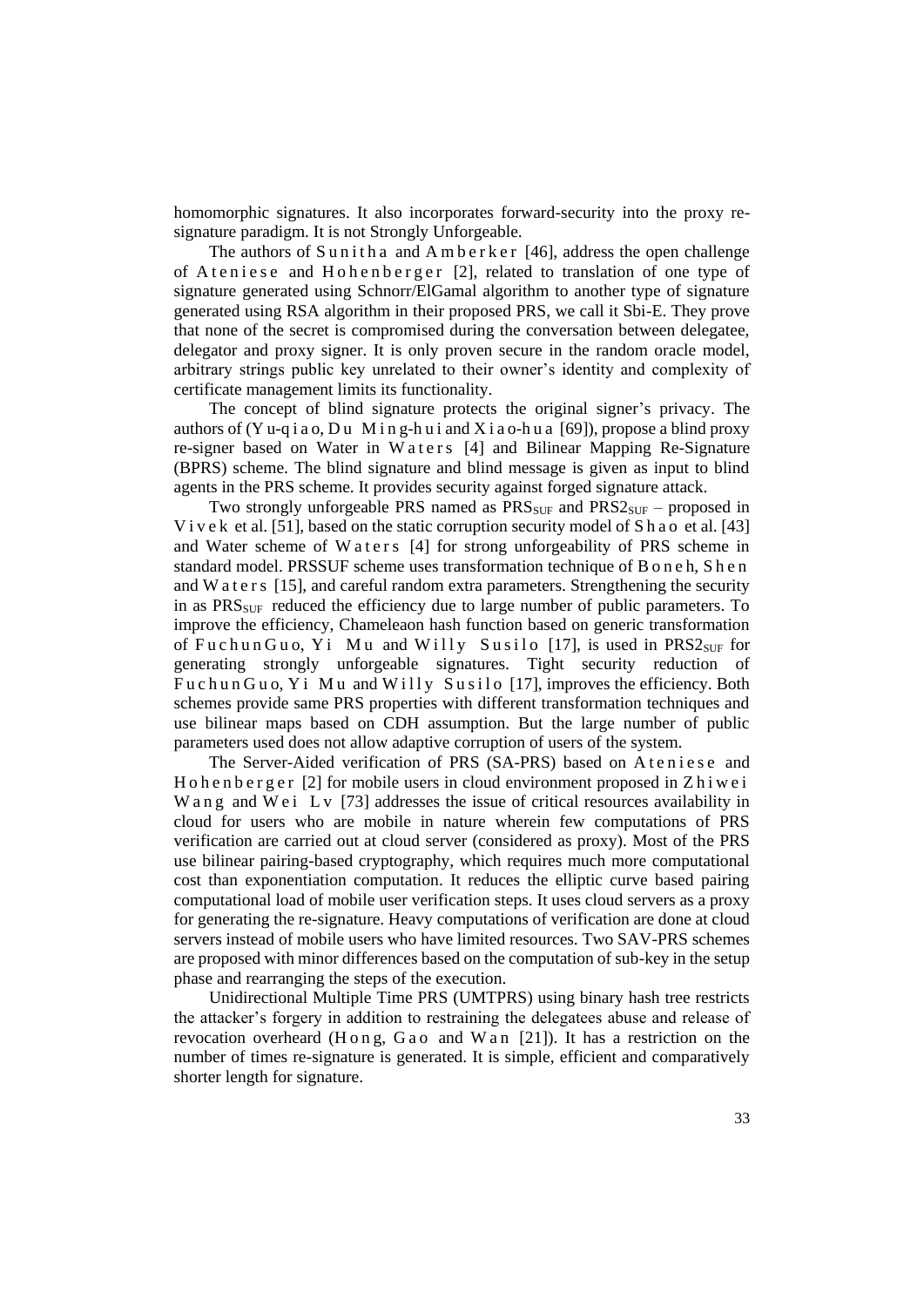Off-line and on-line phases in Divisible On-line/Off-line Proxy Re-Signatures (DO2PRS) improves the real-time efficiency of existing PRS in scenarios where quick response is expected (Y a n g et al.  $[65]$ ). Off-line phase pre-computes the statistics before seeing messages to be re-signed that are used in on-line phase after re-signing the message. It uses a chameleon hash function based on the discrete logarithm problem. It is secure without resorting to the random oracle model and requires less computation cost. On-line complexity of our scheme is equivalent to two modular subtractions and two modular multiplications. As this concept of online and off-line can be used with any PKI based PRS, we do not include this in our comparison table wherein we compare all PKI-based PRS in terms of standard PRS properties.

Designated Verifier Proxy Re-Signature (DVPRS) uses an existing concept called Designated Verifier Signature (DVS) used in applications that requires "deniable authentication" (We i, Y a n g and M u  $[56]$ ) in the field of wireless communication. Only designated verifiers are involved in DVS to achieve nontransferability property  $(Ja \times b \times s \times o, Sa \times o$  and Impagliazzo [27]). Redesignate verifier algorithm is defined for DVPRS to change designated verifier of DVS at proxy that allows change of signer or verifier. It is very efficient as resign and re-designate-verifier algorithms only require one exponentiation operation. Its security depends on ideal random oracles.

Strong Designated-Verifier Proxy Re-Signature (SDVPRS) (Y a n g et al. [68]), solves the sender's identity privacy problem in IoT environments. It maintains IoT data transmission integrity in addition to protection of IoT device identity in standard model of Waters [4]. Proxy can change the signer or verifier in DVPRS (Wei, Y a n g and Mu [56]), but only the designated verifier knows the signer's true identity in SDVPRS. Integrity, unforgeability, non-transferability and signer's identity privacy protection are guaranteed in a single step. Proxy converts IOT device signature into group signature on the same data without identifying the IoT device's identity according to the signature. Verification requires only one pairing operation while length of a signature double compared to  $We$  i,  $Y$  a n g and  $Mu$  [56], and requires extra exponentiation operation compared to W e i, Y a n g and M  $\mu$  [56].

Signature and encryption operations are done as a single step in signcryption. Signcryption, re-signature and re-encryption is done as a single step in SignReCrypting Proxy Re-Signature (SRCPR) (SnehaKanchan and N a r e n d r a C h a u d h a r i [45]). The steps involved include key generation, signcryption, receiving message verification at receiver, decryption as standard flow and re-encryption, re-signature and membership-revocation as optional flow. It is robust, secure, and efficient. Signcryption saves a considerable amount of computational cost. But it has more exponential functions and multiplications.

Table 2 compares the above-discussed logarithmic based PKI for PRS in terms of comparison parameters given in Table 1.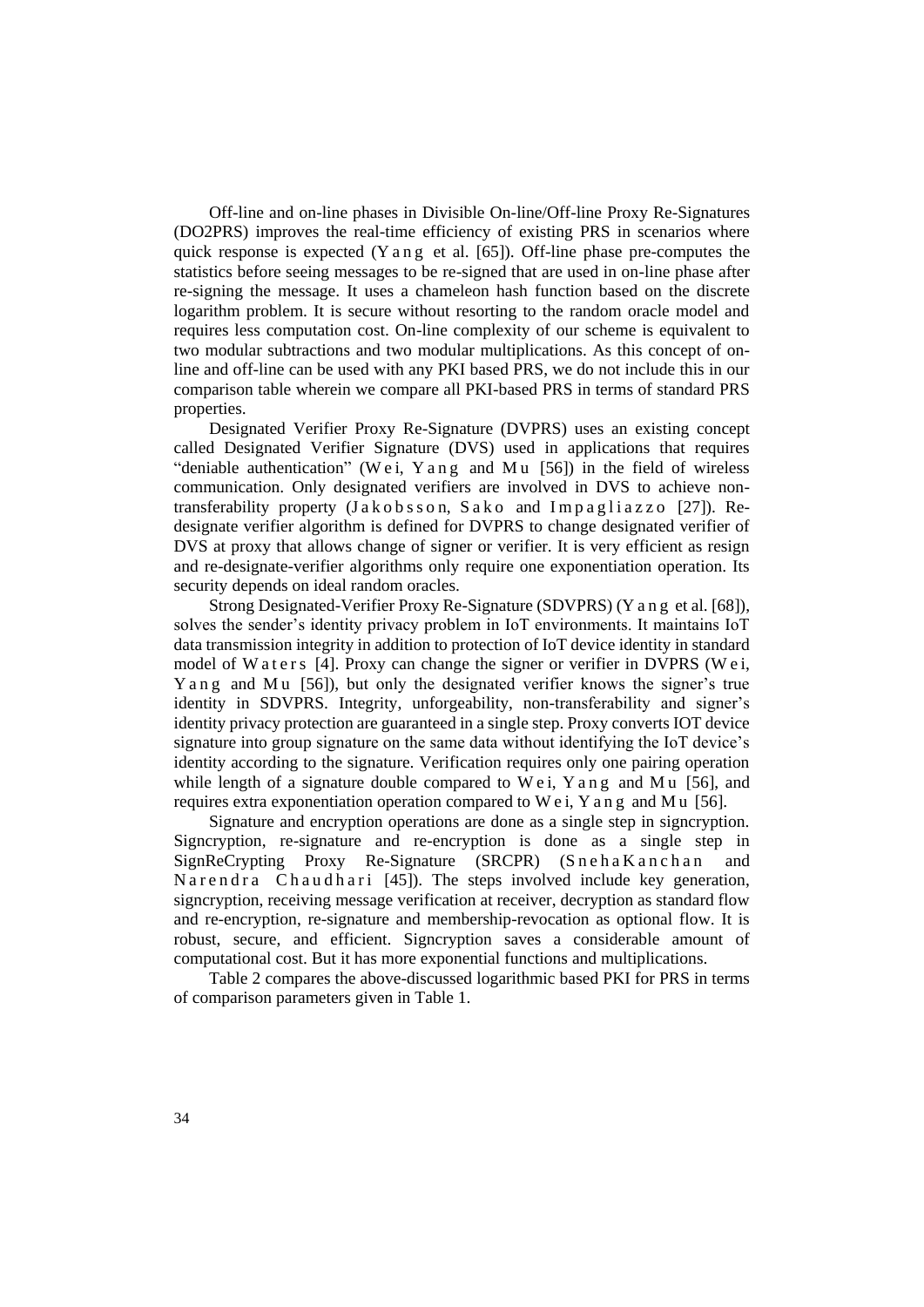## 3.1.2. Integer factoring based PKI for PRS

Some papers use Integer factoring-based PKI for PRS uses prime factor assumption for re-sign key generation such as RSA algorithm. We discuss such papers in this section.

| <b>PRS</b>                                                               |              |   | U/BS/MPu/Pr    | T                        | KO NI NT            | T | <b>SbA</b>                                                                            | <b>ROM</b><br><b>SSM</b> | CC <sub>S</sub>          | CCv                 | $CC_{RS}$    |
|--------------------------------------------------------------------------|--------------|---|----------------|--------------------------|---------------------|---|---------------------------------------------------------------------------------------|--------------------------|--------------------------|---------------------|--------------|
| BBS (Blaze,<br>B l e u m e r and<br>Strauss [3])                         | B            | М | Pu             | Yes                      | Yes No No No        |   |                                                                                       | <b>ROM</b>               | Multiple<br>E            | 3E                  | Multiple E   |
| Sbi (A t e n i e s e and<br>Hohenberger<br>$\left(2\right)$              | $\mathbf B$  | M | Pr             | Yes                      | Yes No No No        |   | CDH assumption                                                                        | <b>ROM</b>               | $H + E$                  | $H+P$               | E            |
| Suni (A t e n i e s e<br>and<br>Hohenberger<br>[2]                       | U            | S | Pu             | Yes<br>Not<br>Completely | <b>YesYesYesYes</b> |   | CDH and 2-Discrete<br>Logarithm (2-DL)<br>assumptions                                 |                          | $ROM$ $H+E+M$            | P                   | $4P+10E+11S$ |
| Smb (S h a o et al.<br>[43]                                              | B            | M | Pr             | Yes                      | Yes No No No        |   | Constructed in<br>bilinear groups, and<br>proven secure under<br>the CDH assumption   | SSM                      | $2E + S$                 | $3P + S$            | $2E+3P+S$    |
| MHUPRS (Libert<br>and V e r g n a u d<br>[31]                            | U            | M | Pu             | N <sub>0</sub>           | Yes Yes Yes No      |   | DH-like assumptions ROM/<br>in bilinear groups                                        | <b>SSM</b>               | $E+H$                    | $2P+H$              | 3E           |
| MHUPRS-E (C h o w<br>and P $h$ a n $[13]$ )                              | U            | S | Pr             | No                       | Yes No Yes Yes      |   | CDH                                                                                   | SSM                      | $3E+H$                   | $3P+H$              | $6E+H$       |
| Sbi-E (Sunitha<br>and A m b e r k e r<br>[46]                            | U            | S | P <sub>U</sub> | Yes<br>Not<br>Completely | <b>YesYesYesYes</b> |   | CDH and 2-Discrete<br>Logarithm (2-DL)<br>assumptions                                 | <b>ROM</b>               | $H + E$                  | $H + P$             | E            |
| BPRS (Y u-q i a o,<br>Du Ming-hui<br>and X i a o-h u a $[69]$            | U            | S | Pr             | Yes                      | <b>YesYesYesYes</b> |   | CDH in bilinear<br>groups                                                             |                          | $SSM$ <sub>2P+3E+S</sub> | P                   | <b>NONE</b>  |
| PRSSUE and PRS2sUE<br>$(V$ i v e k et al. [51])                          | B            | M | Pr             | N <sub>o</sub>           | Yes No No No        |   | <b>CDH</b>                                                                            |                          |                          | SSM 2H+3E+S2P+2H+2E | $2H + 5E$    |
| SAV-PRS (Zhiwei<br>W a n g and<br>Wei Lv [73])                           | $\mathbf{U}$ | М | Pr             | Yes                      | Yes Yes No No       |   | elliptic curve in<br>bilinear group                                                   | <b>SSM</b>               | $E+H$                    | $4E+H+P$            | E            |
| UMTPRS (H o n g,<br>$Ga$ o and $W$ a n $[21]$                            | $\mathbf{U}$ | S | Pu             | Yes                      | YesYesYesYes        |   | <b>CDH</b>                                                                            |                          | $ROM$ $2E+H+S$           | $E + S$             | $H+M+2E+2P$  |
| (DVPRS) (We i,<br>Y a n g and M u $[56]$                                 | $\mathbf B$  | M | Pr             | Yes                      | Yes Yes Yes No      |   | standard Bilinear DH<br>(BDH) and Decisional ROM<br>Bilinear DH (DBDH)<br>assumptions |                          | $E+P$                    | $E+2P$              | E            |
| SDVPRS (Y a n g<br>et al. [68])                                          | B            | М | Pr             | Yes                      | Yes Yes Yes No      |   | decisional bilinear<br>DH (DBDH) problem<br>and gapbilinear DH<br>(GBDH) problem      | <b>SSM</b>               | $2E+P$                   | 2E                  | $E+P$        |
| <b>SRCPR</b><br>(Sneha Kanchan<br>and N a r e n d r a<br>Chaudhari [45]) | U            | S | Pr             | Yes                      | YesYesYesNo         |   | liner and strong DH<br>assumption with<br>Bilinear group                              | <b>ROM</b>               | $E+P$                    | $E+2P$              | E            |
|                                                                          |              |   |                |                          |                     |   |                                                                                       |                          | $E+P$                    | $E+2P$              | E            |

Table 2. Comparison of Logarithmic based PKI for PRS

The basic idea of Multi-Use Unidirectional Forward-Security PRS (MUFS-PRS) (Sunitha and Amberker [36]) extends the key updating algorithm for frequent key changes regularly with the same public key using the hardness of factoring for re-signature and forward security. The author discusses inexpert multi-use bidirectional forward security and multi-use unidirectional forward security schemes with a lot of repetition of information among both. Inexpert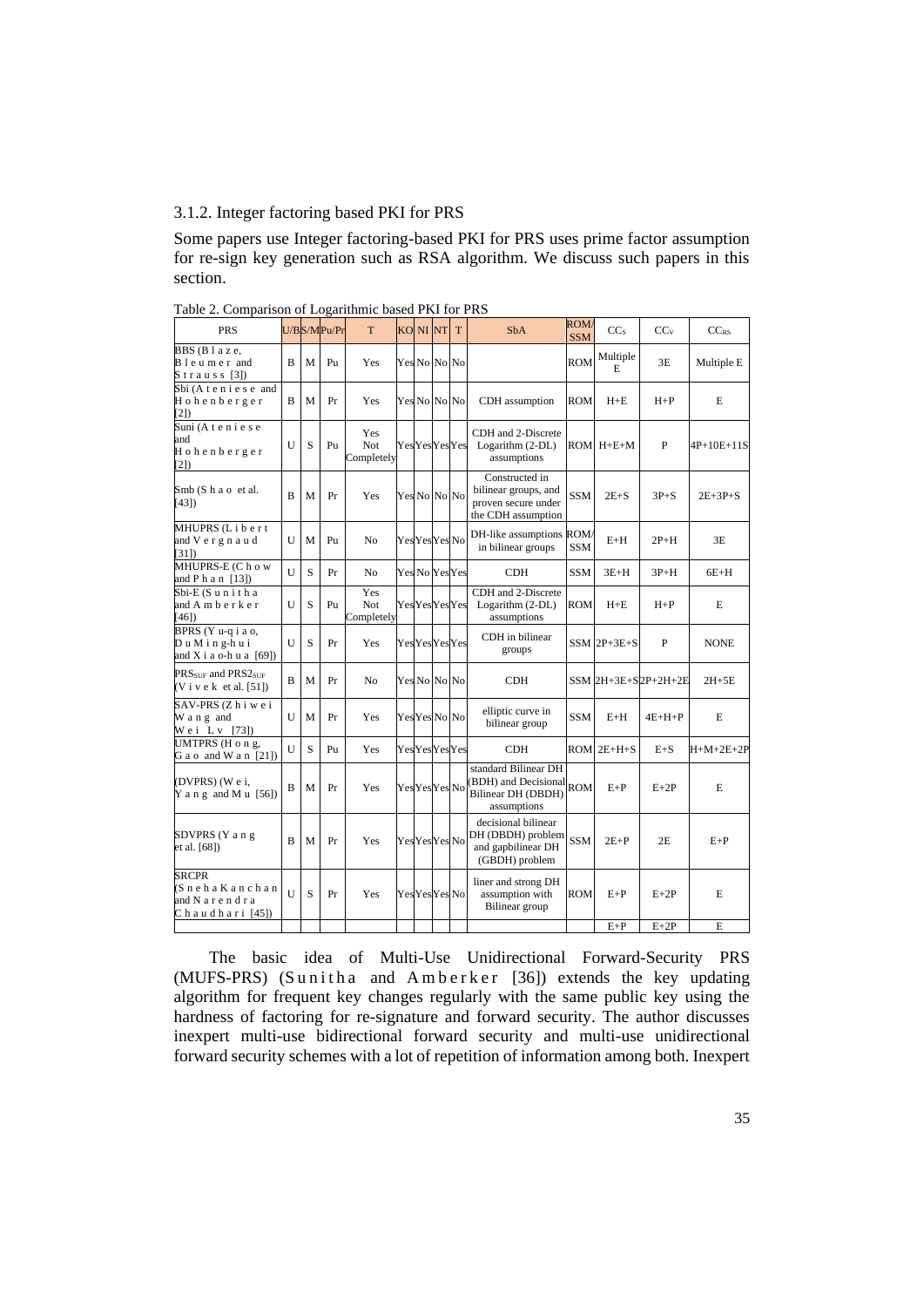description, generating random secret and frequent increase of re-sign keys complexity limits its usage.

The authors of  $(S$  u n i t h a and A m b e r k e r  $[47]$ ) propose forward-secure PRS as a solution for design of multi-use unidirectional PRS problem using the property of forward-security based on the hardness of factoring. In addition to the translation of one person's signature to another person's signature, the scheme facilitates the signers as well as the proxy to guarantee the security of messages signed in the past even if their secret key is exposed today. It also addresses the open problem of translation of one type of signature algorithm-based signature to another type of signature algorithm-based signature. The authors discuss five PRS schemes (Ou, Ob, OR, Forward-Secure Bi-directional Multi-use Proxy Re-Signature Scheme (FSBMPRS) and, Forward-Secure Unidirectional Multi-use Proxy (FSUMPRS)) – two for re-signature based on unidirectional problem and other three for re-signature based on different signature algorithm. Even though these schemes protect from internal and external (adaptive chosen-message attack) security attacks, it needs separate schemes for separate problems and requires a combined approach.

Table 3 compares the above discussed integer factorization-based PKI for PRS in terms of comparison parameters given in Table 1.

| <b>PRS</b>                                       |              |   | $U/B$ S/M $Pu/Pr$ | T |  | KO NI NT           | T | <b>S<sub>b</sub></b> A                                       | <b>ROM/SSM</b> | CC <sub>s</sub> | CCv                 | $CC_{RS}$           |
|--------------------------------------------------|--------------|---|-------------------|---|--|--------------------|---|--------------------------------------------------------------|----------------|-----------------|---------------------|---------------------|
| MUFS-PRS (Sunithal<br>and A m b e r k e r $[36]$ | U            | M | Pr                |   |  |                    |   | hardness of<br>$ Yes Yes No Yes Yes $<br>$ Yes $<br>$ Test $ | <b>SSM</b>     | $2E+M+S$        | Multiple<br>$E + s$ | $M+S+Multiple$<br>E |
| Ou (Sunitha and<br>Amberker $[47]$               | $\mathbf{U}$ | M | Pr                |   |  | Yes Yes No Yes Yes |   | hardness of<br>factoring                                     | <b>ROM</b>     | $E+M+H$         | $E + S + M$         | $E+S+M$             |
| Ob (Sunitha and<br>Amberker $[47]$               | B            | M | Pr                |   |  |                    |   | hardness of<br>IYes Yes No No Yes factoring                  | <b>ROM</b>     | $E+M+H$         | $E + S + M$         | $E + S + M + H$     |
| OR (Sunitha and<br>Amberker $[47]$               | $\mathbf{U}$ | M | Pr                |   |  | Yes Yes No Yes Yes |   | hardness of<br>factoring                                     | <b>ROM</b>     | $E+$<br>$M+H+S$ | $2E + S + M$        | $4E+S+M+H$          |
| FSBMPRS (Sunithal<br>and A m b e r k e r $[47]$  | B            | M | Pr                |   |  | Yes Yes No Yes Yes |   | hardness of<br>factoring                                     | <b>ROM</b>     | $E+M+H$         | $2E+S+M$            | $6E+S+M+H$          |
| FSUMPRS (Sunithal<br>and A m b e r k e r $[47]$  | U            | M | Pr                |   |  |                    |   | hardness of<br>$ Yes Yes No Yes Yes $ $[Factoring]$          | <b>ROM</b>     | $E+M+H$         | $2E + S + M$        | $5E+ S+ M+ H$       |

Table 3. Comparison of integer factoring based PKI for PRS

#### 3.1.3. Isomorphism of polynomials PKI for PRS

Some papers use quadratic factoring-based PKI for PRS using isomorphism of polynomial assumption for re-sign key generation. The quadratic factoring-based PKI supports the future quantum world. We discuss such papers in this section.

Blind Proxy Re-Signature Scheme Based on Isomorphism of Polynomials (BPRS-IP) (Huixian et al. [25]) based on IP signature of  $(T \text{ an g and } Xu$  [40]) resists quantum attack by keeping the message blind using hash function. Usage of Isomorphism of polynomials helps to keep the delegatee's identity anonymous. The delegate authorizes the proxy signer by altering the random number in the resignature key generation process. It supports quantum resistance, high efficiency, message blindness, and delegatee anonym with low-power hardware. The size of public key and private key is large.

36 The quadratic residues problem based PRS proposed in  $(Yuqiao)$  and  $Ge$ [70]) is different from the previous all CDH assumption based PRS. The author initially discusses the bidirectional PRS in quadratic residue problem for proving its security and robustness then he upgrades it with the forward secure PRS scheme in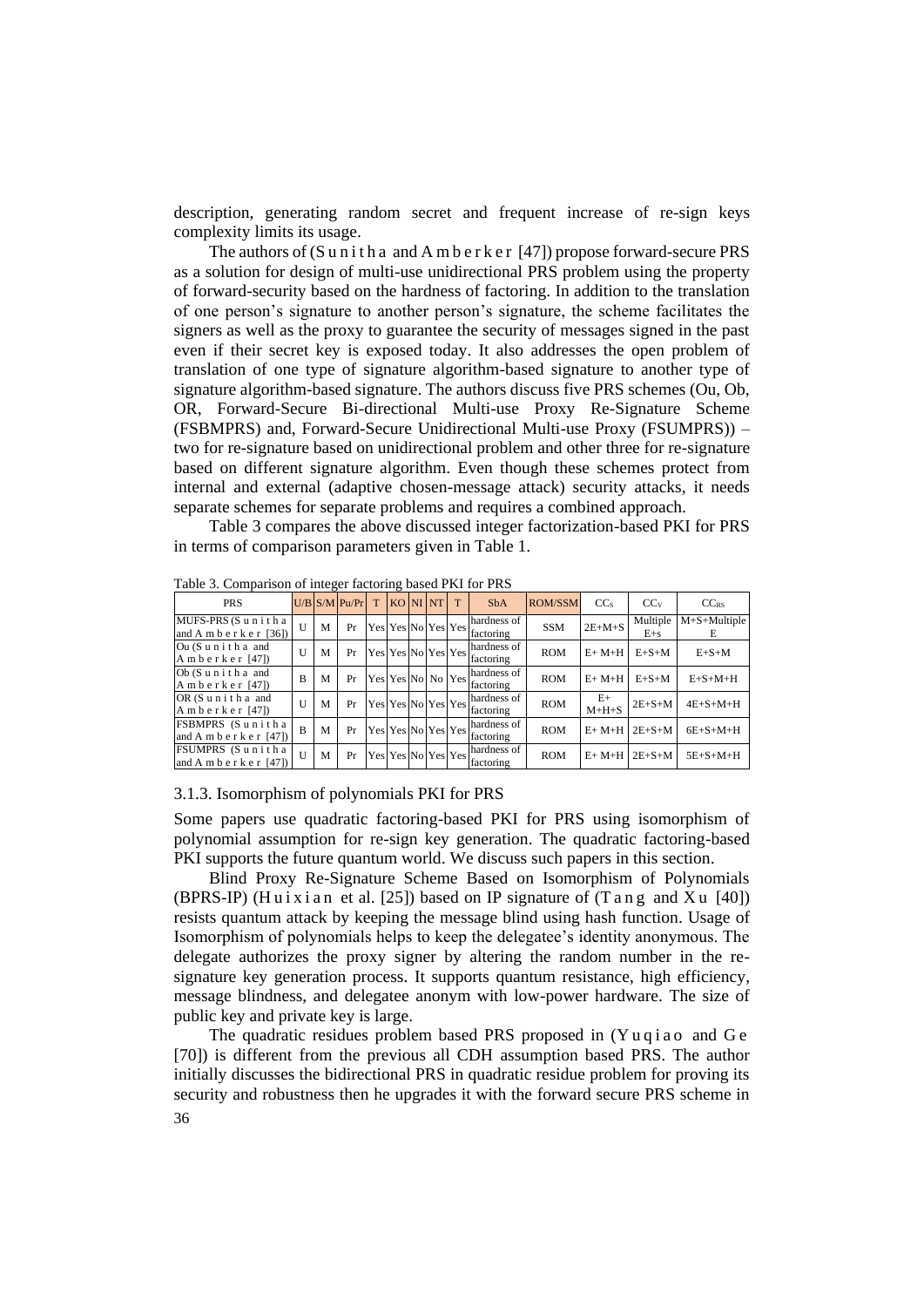the same problem. Forward secure PRS greatly reduces the leakage of secret keys. It resists adaptive chosen message attack.

Table 4 compares the above discussed isomorphism of polynomial based PKI for PRS in terms of parameters' comparison given in Table 1.

PRS  $\text{U/B}$  S/M  $\text{Pu/Pr}$  T  $\text{KO}$  NI NT T SbA ROM/SSM  $\text{CC}_{\text{s}}$   $\text{CC}_{\text{v}}$   $\text{CC}_{\text{ex}}$ FSPRS-QR (Y u q i a o and G e [70])  $\mathbf{B}$  S Pu Yes Yes No No No quadratic ROM 2M+2E+S S+E 2E+S BPRS-IP (H u i x i a n et al. [25]) U | M | Pr | Yes Yes No Yes No Polynomial Isomorphism problem ROM  $2H+S$   $2H+S$   $5H+S$ 

Table 4. Comparison of isomorphism of polynomial based PKI for PRS

#### 3.1.4. Threshold PRS

Some papers use threshold value for the number of proxies through which the resignature is passed and created to support multi-use property for PRS. We discuss such papers in this section.

Key escrow problem in PRS is addressed in  $(Y \text{ an } g, C \text{ a } o \text{ and } D \text{ on } g$  [37]) using a group of proxies for signature translation instead of single proxy. The valid re-signature translation into a given signature requires the number of participant proxies that attain the given threshold value based on polynomial interpolation. This threshold PRS proposes two schemes – one based on unidirectional concept of (A t e n i e s e and H o h e n b e r g e r [2]) called as THPRS-1 and the other – on bidirectional concept of (S h a o et al., [43]) called as THPRS-2. The extended version of this paper is given in  $(Y \text{a n g}, C \text{a o} \text{ and } D \text{o n g } [62])$  wherein the same PRS is described by the authors to distribute the re-signature key to multiple proxies for management. The proposed schemes manage to limit the re-signature proxy's power, to reduce the risk of single point failure, and to enhance the system's robustness. THPRS-1 has secret sharing complexity among more than one semi trusted proxies while THPRS-2 has identity-based computation at each semi-trusted proxy that limits its usage.

Forward security schemes guarantee the past signed data security in presence of attack on today's data signature. Forward secure Threshold PRS (FTPRS)  $(X$ i a o d o n g Y a n g et al. [59]) combines the advantages of threshold re-signature and forward security wherein the re-sign keys of all involved proxies are updated at regular intervals. This is based on the Pedersen Secret Sharing protocol (G e n n a r o et al. [38]) for sharing re-sign keys for prescribed periods among all the involved proxies in a group and the Joint-Exp-RSS protocol (P e d e r s e n [48]) for generating random secret value of the particular proxy. PKG generates public parameters and distributes re-sign keys. This is robust, unforgeable, forward secure and unforgettable without relying on random oracle models. Generation of valid PRS is infeasible as the re-sign keys are changed regularly. Generating random secrets and re-sign keys frequently increases complexity.

Improved PRS of (S h a o et al. [43]) resists various attacks through collusion resistant threshold PRS (Y a n g and W a n g  $[63]$ ) wherein the author proposes two schemes – one based on public key embedded in a digital signature called as (THPRS-PKI) and the other is based on identity information of signer called as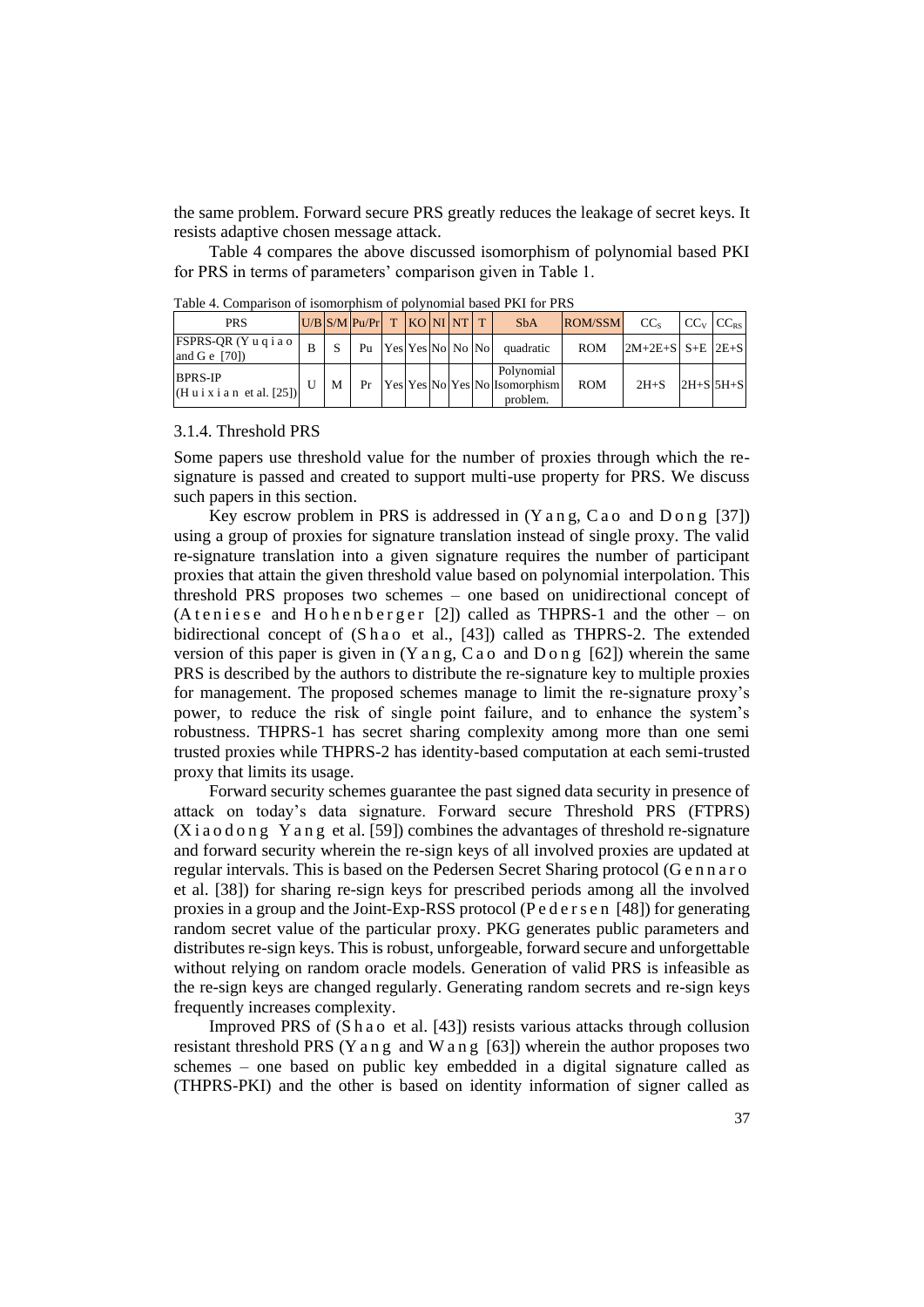(THPRS-ID). Delegator, delegate, trusted dealer and n-semi-trusted proxies are the four parties involved in these threshold PRS with polynomial time algorithms. Trusted dealer obtains the re-signature key of delegate and delegator, which is shared using Shamir's secret sharing  $(S \, h \, a \, m \, i \, r \, l \, l)$  along with the verification keys. These keys are distributed to semi-trusted proxies for re-signature. Collision-resistant hash functions are used to create identities and messages of arbitrary length based on bilinear maps. These are unforgeable under a chosen message attack. Security is based on the CDH problem and has a fixed threshold value.

Threshold based PRS protects the re-signature key from internal and external attacks. The previous threshold PRS has fixed threshold values. The authors of (Y a n g et al. [67]) propose two threshold PRS schemes in standard model based on the flexible threshold values called as FTPRS-b for bidirectional feature and FTPRS-u for unidirectional feature. Flexibility of changing the threshold value and the number of proxies is based on significance of the message to be signed and Chinese Remainder Theorem. Each proxy generates its re-signature key share and corresponding verification key according to variable threshold value. It is existentially unforgeable and robust.

Re-sign key oracle failure possibility increases in game based PRS of (S h a o et al. [43]) as both users are corrupted or uncorrupted, that affects proxy. The modified game based PRS of (H o n g and L o n g [20]) called as Novel Unidirectional PRS (NU-PRS) gives normal behavior of proxy through security provisioning to original signature and re-signature in any case of users. Original signature does not change even in case of exposure of a re-sign key. The security of PRS in mobile ad hoc network nodes is provided through mobile agents that have secret sharing and threshold PRS. It is flexible and secure authorization of mobile ad hoc nodes without pairing operations for re-signing and few public parameters but has time consuming pairing operation for verifying the re-signature. Authorized nodes can represent the CA.

The delegator delegates his signing right. Threshold PRS with privacy (SR-THPRS) to n-delegatees wherein at least t-delegatees and a proxy are involved to re-sign (C h e n and L in [9]). The re-signature is designated verifiable by the transformer. The PRS consists of different polynomial time algorithms, which provide secure transmission of keys. Two algorithms among them are not explicitly used: registration for registering delegator with proxy and ASign for signing message by delegator himself. The privacy of the delegatee is considered in the scenario involving multiple delegatees.

As existing Threshold PRS uses bilinear maps that are more time consuming than exponentiation operation, threshold proxy re-signature proposed in (Chen et al.  $[11]$ ) and combines (k, n) threshold secret sharing (Blaze, Bleumer and Strauss [3]) and the proxy re-signature (Iv an and D o d is [26]). It gives El-Gamal-like solution for threshold proxy re-signature by extending the grouporiginated Threshold PRS scheme of (Harn [19]) for unidirectional and bidirectional features. The difference lies in the flexible construction using standard cryptographic primitives such as El-Gamal signatures based on discrete logarithm problems. Hence, we do not include this in our comparison table wherein we compare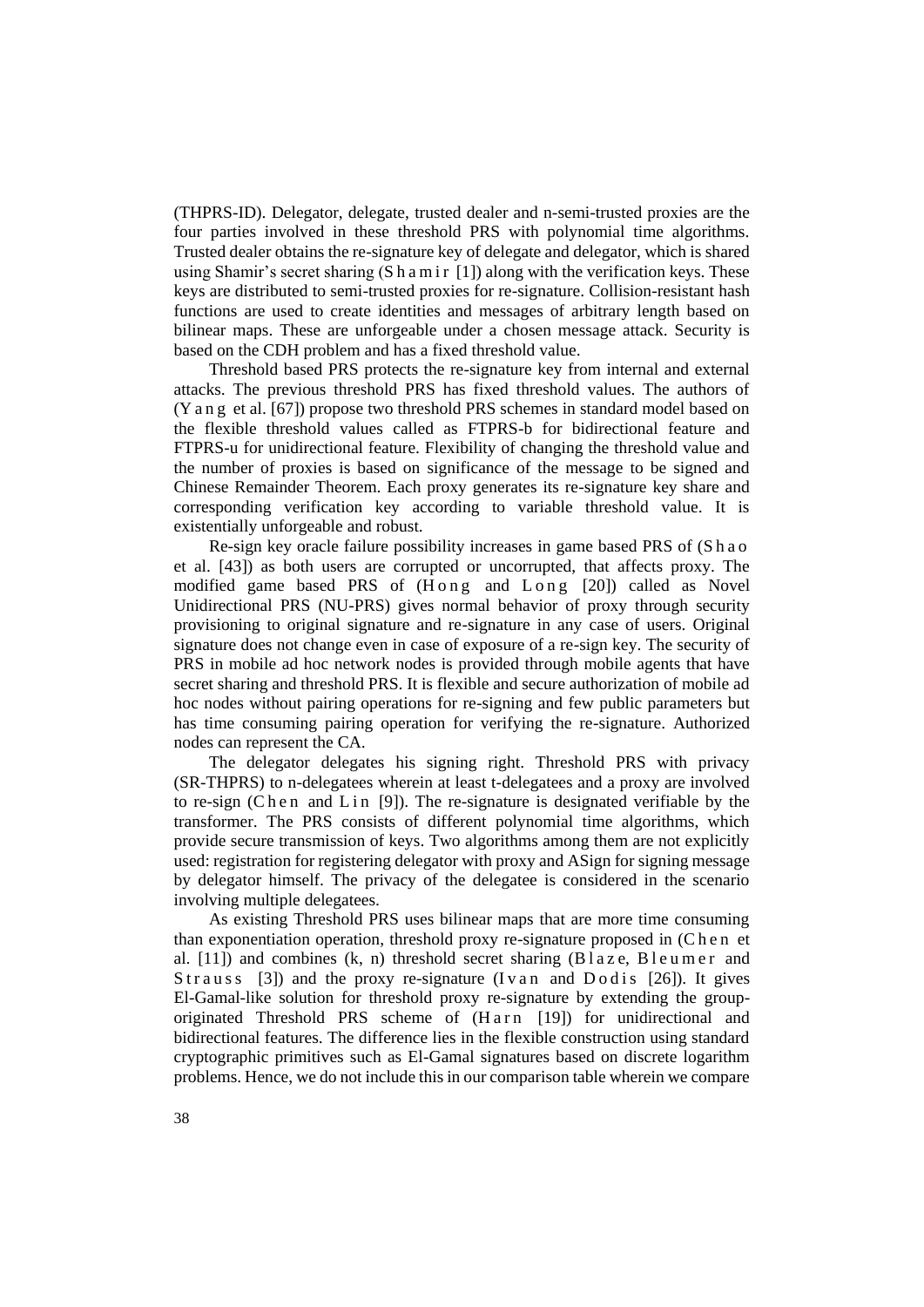all PKI-based PRS in terms of standard PRS properties. It requires less computational cost compared to the schemes constructed with bilinear maps.

Table 5 compares the above discussed threshold PRS in terms of comparison parameters given in Table 1.

| raone 9. Comparison or uneshold river                                                            |                |   |                        |  |                  |  |  |                        |                                                                                      |                |                                     |                     |           |
|--------------------------------------------------------------------------------------------------|----------------|---|------------------------|--|------------------|--|--|------------------------|--------------------------------------------------------------------------------------|----------------|-------------------------------------|---------------------|-----------|
| <b>PRS</b>                                                                                       |                |   | U/BS/MPu/Pr T KONINT T |  |                  |  |  |                        | <b>SbA</b>                                                                           | <b>ROM/SSM</b> | CC <sub>s</sub>                     | CCv                 | $CC_{RS}$ |
| THPRS-1 (Y a n g, C a o<br>and D o n g [37]) (Y a n g, $\vert$ U<br>$C$ a o and $D$ o n g $[62]$ |                | M | Pr                     |  | YesYes No No No  |  |  |                        | Constructed in bilinear<br>groups, and proven<br>secure under the CDH<br>assumption. | SSM            | 4E                                  | 3P                  | $4E+3P$   |
| THPRS-2 (Yang, Cao)<br>and $D \circ n g$ [37]) (Y a n g, B<br>C a o and D o n g $[62]$           |                | M | P <sub>U</sub>         |  |                  |  |  | <b>YesYesYesYesYes</b> | CDH and 2-DL<br>assumptions                                                          | <b>ROM</b>     | $H + S + E + M$ 2P+H+E $E + 2P + H$ |                     |           |
| $(X$ i a o d o n g<br>FTPRS<br>Y a n g et al. $[59]$                                             | $\mathbf{R}$   | M | Pr                     |  |                  |  |  |                        | YesYesYes No Yes CDH in bilinear groups                                              | SSM            | 4E                                  | $2P+E$              | $4E+2P$   |
| THPRS-PKI (Y a n g and<br>W a n g [63])                                                          | $\overline{B}$ | M | Pr                     |  |                  |  |  |                        | YesYesYesYesYes CDH in bilinear groups                                               | SSM            | $3E + S$                            | $2P+2E$             | $4E+2P$   |
| FTPRS-b (Y a n g et al.<br>[67]                                                                  | $\overline{B}$ | M | Pu                     |  |                  |  |  |                        | YesYesYesNo Yes CDH in bilinear groups                                               |                | 4E                                  | 2P                  | $4E + S$  |
| FTPRS-u (Y a n g et al.<br>[67]                                                                  | $\mathbf{U}$   | M | Pu                     |  |                  |  |  |                        | YesYesYesNo Yes CDH in bilinear groups                                               | SSM            | 4E                                  | 5P                  | $6E+S+3P$ |
| NU-PRS<br>$(H \circ n g)$<br>and<br>$L \circ n g$ [20])                                          | $\mathbf{I}$   | S | Pr                     |  |                  |  |  | YesYesYesYesYes        | <b>CDH</b>                                                                           | <b>ROM</b>     | $H + S + 2E$                        | $H + S + 3P$ 5E+H+S |           |
| SR-THPRS<br>(C h e n<br>and<br>Lin [9])                                                          | $\mathbf{U}$   | S | Pr                     |  | <b>YesYesYes</b> |  |  |                        | Yes CDH with bilinear map                                                            | <b>ROM</b>     | $H+2E+S$ $2P+H+2E$                  |                     | $3P+2E$   |

Table 5. Comparison of threshold PRS

#### 3.1.5. Conditional delegation-based PKI PRS

Some papers use delegates to re-sign to the next proxy in the chain to support multiuse property based on the condition. We discuss such papers in this section.

Unidirectional security against static corruption from (S h a o et al. [42]) is used in (Vivek and Balasubramanian [50]) to propose Controlled PRS (CPRS) that incorporate conditions (chosen condition attack). Initially corrupted and uncorrupted users are decided in the game between them and adversary. The challenger in the game proves the security of system training and allows adversaries to query various oracles of the system such as Corrupted Key Generation Oracle, Uncorrupted Key Generation Oracle, ReKey Oracle, Uncorrupted Signature Oracle, Re-Signature Oracle considering its limited computation power. It is secure if the adversary comes up with a valid forgery with respect to a condition and a message for an uncorrupted use. However, complexity certificate management and overhead signature verification time limits its functionality.

In Proxy Re-signature Supporting Conditional Delegation (or conditional proxy re-signature) (PRS-CD), the delegate needs not to change its own signature algorithm to support the conditional delegation (W a n g [53]). It uses Waters Hash Function and fixed randomness for conditional delegation. It easily achieves the messagebased fine-grained delegation and the non-transferable property. Complexity of certificate management and overhead signature verification time limits its functionality.

Owner of WSN employs conditional PRS proposed for the online code dissemination in  $(X$  i e et al. [61]) to authorize different tenants for fine-grained accessing privilege of special sub-network. Owner is acting as a proxy to generate a conditional proxy re-signature key for that tenant using cryptographic algorithms.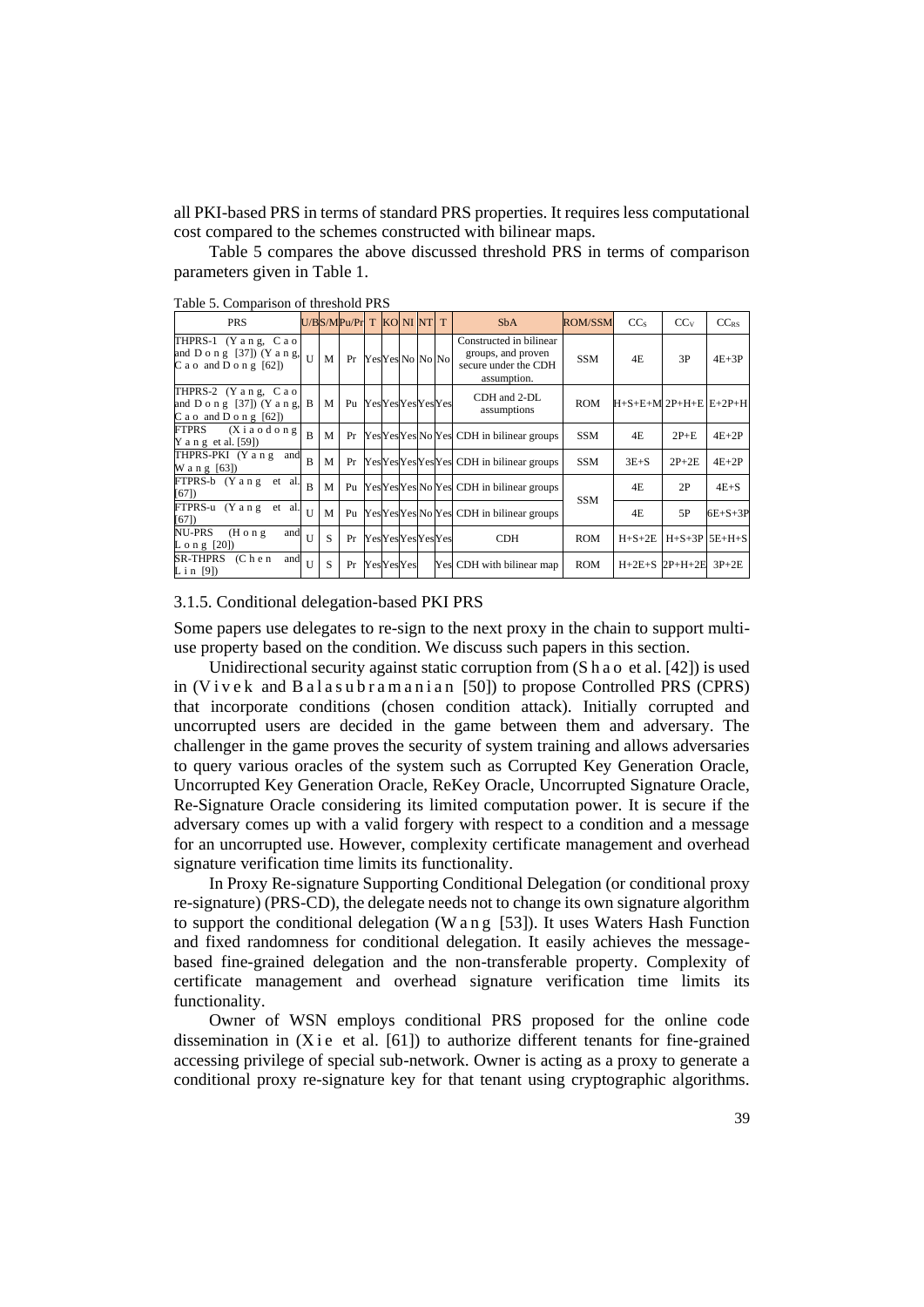Tenant verifies the digital re-signature of message m. As this conditional PRS is based on specific constraints of WSN tenants without focusing on the historical proposal of PKI based PRS, we do not include this in our comparison table wherein we compare all PKI-based PRS in terms of standard PRS properties.

Universally composable secure PRS (UCS-PRS) given in (H o n g et al. [22]) maintain the protocol security within any context using the universal composability (UC) framework of  $(C$  a n e t t i R a n [7]). Game based security definition is similar to (S h a o et al. [42]) but does not restrict the corruption of proxies in presence of corrupted and uncorrupted parties. The delegator's and the delegatee's signing keys are protected during the security provisioning. Even though it is secure under the game-based definition while being guaranteed the composition properties, complexity of certificate management and overhead signature verification time limits its functionality.

Table 6 compares the above-discussed Conditional delegation-based PKI PRS in terms of comparison parameters given in Table 1.

| <b>PRS</b>                                        |   |   | U/BS/MPu/Pr T | KO NI NT T     |  | Cryptography                                             | <b>SbA</b>                   | <b>ROM/SSM</b> | CC <sub>s</sub> | CCv                      | $CC_{RS}$ |
|---------------------------------------------------|---|---|---------------|----------------|--|----------------------------------------------------------|------------------------------|----------------|-----------------|--------------------------|-----------|
| CPRS (Vivek and<br><b>Balasubramanian</b><br>[50] |   | S | Pr            |                |  | conditional<br>Yes <sub>YesYes</sub> YesNow              | CDH in<br>bilinear<br>groups | <b>ROM</b>     | $S+2H$          | $S+4H$                   | $4H + S$  |
| PRS-CD<br>(Wang [53])                             | U | M | Pr            |                |  | Yes Yes No Yes No Community                              | 3-linear<br>map              | <b>ROM</b>     |                 | $4E+H$ $H+P+2E$ $2E+P+H$ |           |
| <b>UCS-PRS</b><br>(H o n g et al. [22])           |   | S | Pr            | YesYesYesYesNo |  | conditional<br>delegation-<br>universal<br>composability | CDH in<br>bilinear<br>groups | <b>ROM</b>     |                 | $S+2E+H4E+M+2P$ 3+SE     |           |

Table 6. Comparison of Conditional delegation-based PKI PRS

#### 3.2. ID-based PRS

This subsection explains the detailed survey of the ID based PRS collected research. We do not consider standard eight properties expected for PRS while discussing general research analysis of the paper but compare them at the end of each category description.

Bidirectional-ID-based PRS (BIDPRS) of (Xiaoming Hu, Zhe Zhang and Y i n c h u n Y a n g  $[60]$ ) uses Gentry's identity-based encryption (G e n t r y  $[5]$ ) and Hierarchical Identity Based Signature (HIBS)  $(A, u, L, i, u)$  and Y u e n [32]) for optimal signature size and computation. It has the following advantages. (1) Achieves optimal signature size. 2) Optimal computation doesn't need additional algorithm or process to re-signature. 3) Unforgeable in the standard model with a tight security reduction. It has exponential time complexity -four computationally expensive bilinear pairings and security rely on strong difficult problem assumptions.

THPRS-ID (Y a n g and W a n g  $[63]$ ) is described in a PKI survey.

The Unidirectional ID Based PRS (UIBPRS) scheme (S h a o et al. [44]) is based on probabilistic polynomial time algorithms used in (Libert and V e r g n a u d  $[31]$ ) and Schnorr's signature (S c h n o r r  $[6]$ ). The private keys based on the delegator and delegatee identity are extracted for its usage in unidirectional to translate the delegatee signature to delegator signature. This UIBPRS is initially proposed for single use then modified for multi-use. It has less computation cost and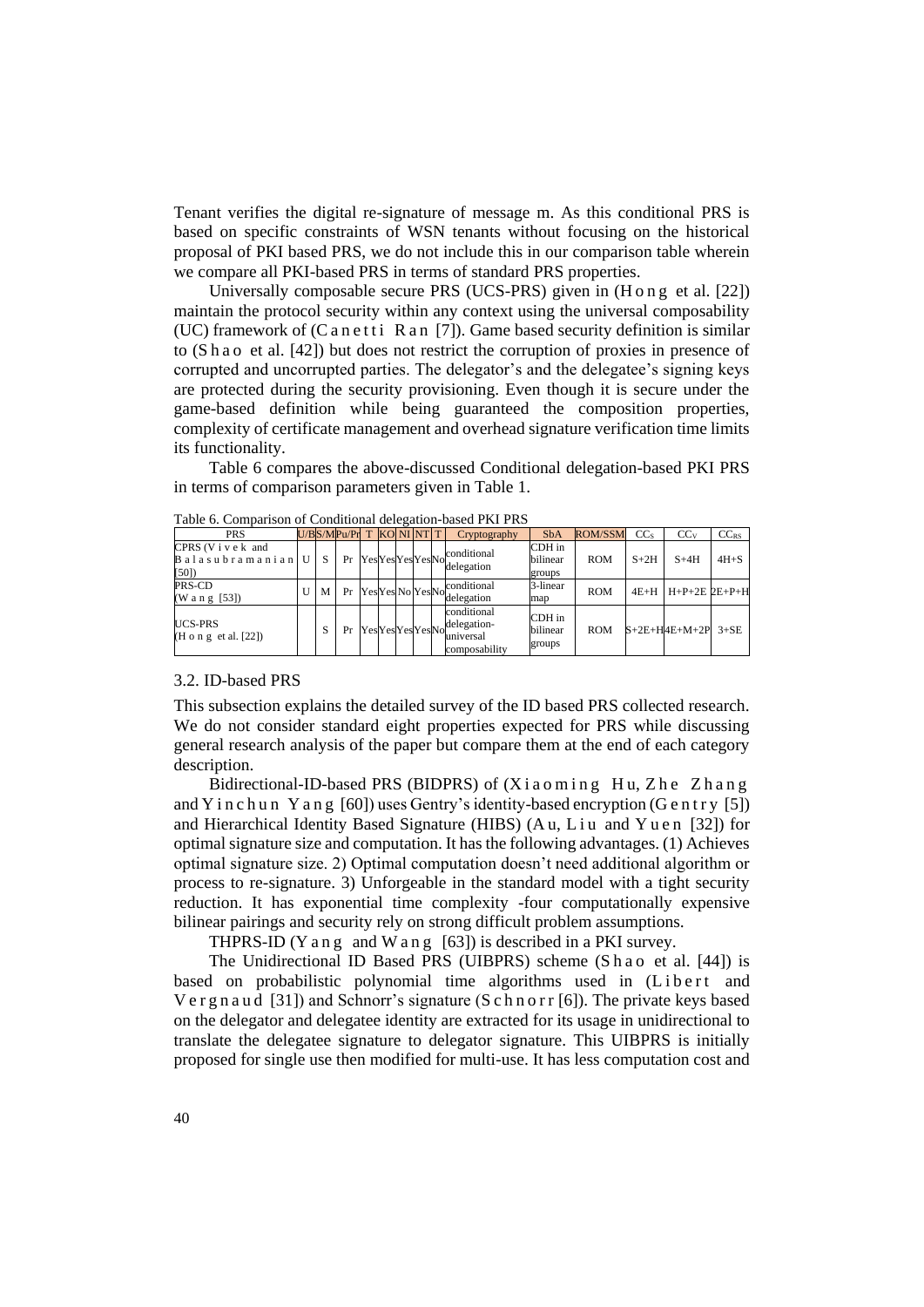shorter signature size. It lacks batch verification for reduction in storage and computation cost minimization. 3 pairings in verify algorithm.

The Single Use and unidirectional PRS (SU-PRS) of  $(S \rvert e \rvert V)$  ive k et al. [41]) converts the PKI-based signature of a user to the ID-based signature of the same user using appropriate security model of the problem in random oracle model using PKI based signature scheme of  $(Dan B \circ neh, Ben Lynn and Hovav Shacham)$ [14]). Re-signature key is generated from the private key used in PKI and identity of the user. It has defined the security notions and proved the security of the scheme assuming the hardness of the CDH problem in the random oracle model at the cost of four pairings for verification.

Unidirectional ID-based PRS (UID-PRS) of (M e n o n [34]) discusses the flaws of  $(X$ i a o ming Hu, Zhe Zhang and Yinchun Yang  $[60]$ ) with respect to the Delegator Security violation wherein delegator is honest while proxy and delegatee are colluding to obtain the private key of the delegator and Delegatee Security violation wherein delegate is honest while proxy and delegator is colluding to obtain the private key of the delegatee. Based on the private key, the signature can be generated in either case. The authors of  $(M \nvert 0 \nvert 34)$  propose the solution to these flaws by inducing randomness in the proxy rekeying value using only two of the computationally expensive bilinear pairings.

Six algorithms of Identity-Based Proxy Re-Signature (IBPRS) are system setup to define system parameters such as cyclic group for master secret key with hash function, private key extracting from KGC, generating proxy re-private key from delegator and delegatee private keys, generating signature on message at signer using his private key extracting from KGC, generating re-signature using proxy re-private key and signature verifying at receiver  $(H u an g et al. [24])$ . Authors of  $(H u et al.$ [23]) modify signature algorithm in this scheme and its aggregate re-sign version as those are not secure. The re-sign algorithm remains the same as in  $(H \, u \, a \, n \, g \, e \, d \, d)$ [24]). It reduces the computational complexity. Signature can be forged without knowing the signer private key.

Arbitrary-sized set of re-signature aggregation using unrestricted aggregate property used in (W a n g and X i a  $[54]$ ) reduces the communication cost in bidirectional ID-based PRS which utilizes full domain hash structure from multilinear map (H o h e n b e r g e r, S a h a i and W a t e r s [39]). This ID-based PRS with Aggregate Property (IPRS-AP) neither rogues proxy nor allows outside attacker to forge a user signature. Even though it uses unrestricted aggregation to reduce communication cost, it requires numerous system parameters.

Identity-based PRS from Lattice assumptions (IPRS-L) is the first quantum age related scheme that is proven secure under conventional Small Integer Solution (SIS) assumption (T i a n [49]). SIS lattice assumption is as hard as approximating several standard lattice problems and intractable even for quantum computers. SampleMat algorithm of  $(Miaomiao Tian$  and Liusheng Huang [35]) is employed to extract the user's secret key. Even though it is unforgeable under adaptive chosen message and identity attacks, the size of the signature and secret key is relatively large.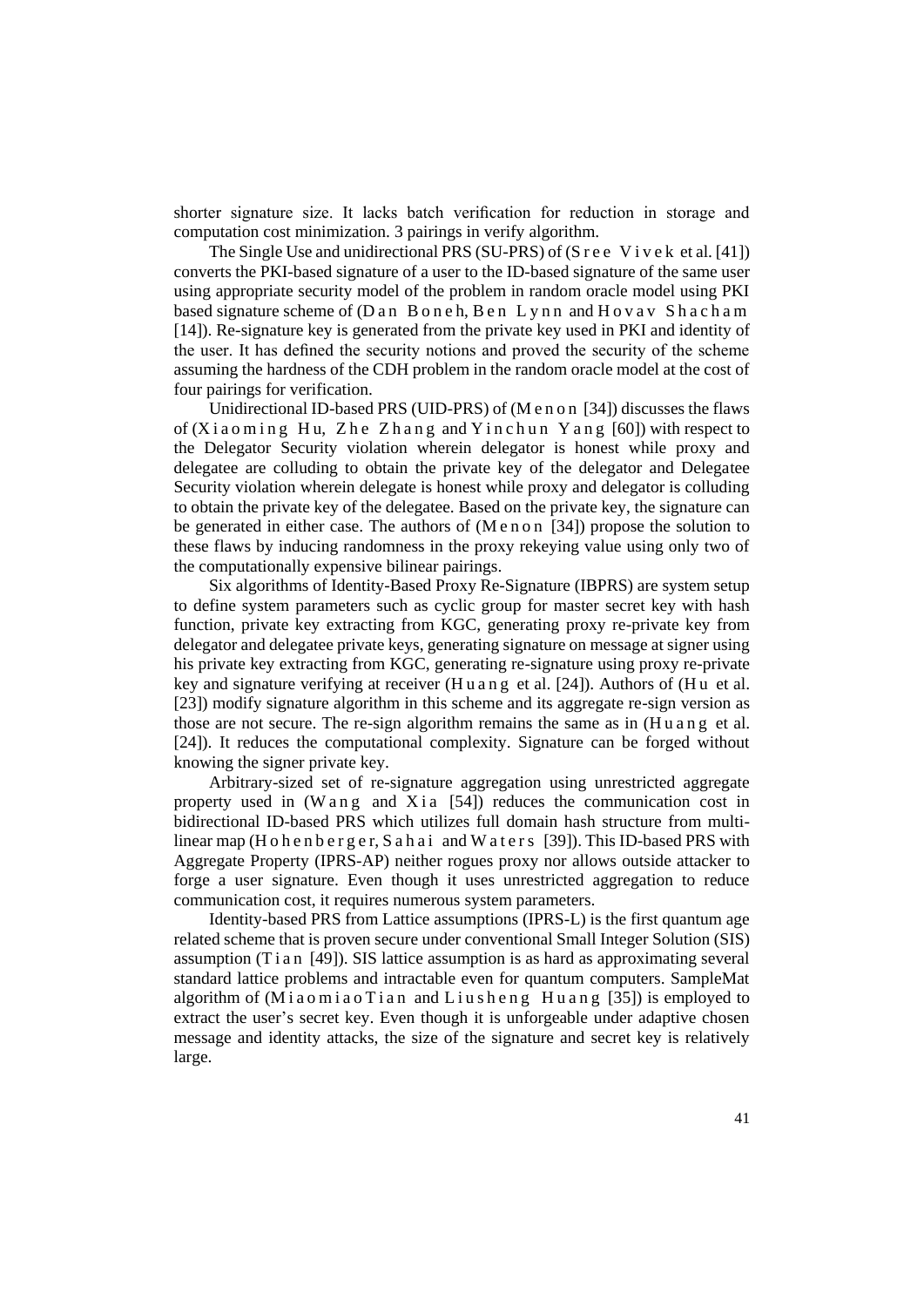ID-based proxy re-signature without pairing for cloud computing applications is an attractive solution due to processing and power constraints of mobile devices used by a huge number of cloud users (W a n g, X i a and H e  $[55]$ ). Quadratic residues are used instead of costly pairing operations similar to (Chai Zhen chuan, Cao Zhen fu and Dong Xiaolei [8]). Interactive and noninteractive versions are proposed for this cloud environment. Computation of resignature key involves the interaction with the delegate in interactive version while no interaction involved in the non-interactive version. Advantages include no pairing operations and unforgeability with respect to adaptive chosen message and identity attacks while any one can fabricate a signature on arbitrary data.

Identity-Based Blind Proxy Re-Signature Scheme for Data Security (IDBPRS) (Y a n g et al. [64]) protects data in addition to signature conversion based on PRS of  $(S \text{ ha o et al. } [43])$ . The difference between  $(P \text{ eder} s \text{ en } [48])$  and  $(W \text{ an g } [52])$ lies with data security provisioning. No data security is provided in  $(W \text{ an g } [52])$ . Neither Signer nor proxy can obtain details of messages to be signed. It improves signature length and computational cost compared to (W a n g [52]).

Existing identity based PRS do not have key revocation functionality for dynamic user management towards removal of compromised users. Revocable Identity-Based Proxy Re-Signature (RIDPRS) and Server-Aided Revocable Identity-Based Proxy Re-Signature (SA-RIDPRS) proposed in (Y a n g et al. [64]) considers key revocation based on PRS of (S h a o et al. [43]). It divides PKG's master key into two parts. Fixed secret keys are generated based on one part of this master key while PKG periodically updates the private keys of non-revoked users based on another part of its master key. Re-sign key is generated from non-revoked user's secret key using re-randomization concept. SA-RIDPRS reduces computational operations at verifiers with limited computing power by relocating the computation on the server with powerful computing capabilities. It is unforgeable against adaptive chosen identity and message attacks.

Non-interactive pairing-free ID-based PRS (NI-PF-IPRS) of (Z h a n g, B a i and W a n g [72]) achieves identity-based privacy and relieves the burden of the end user by avoiding expensive pairing operation and complex certificate management without interacting with other users. It is provably secure under integer factoring problem eg. RSA assumption. Security model used is similar to (Y a n g et al. [64]) and (Lee and K i m [29]) for showing provable internal and external security. It is secure against inside attack and outside attack in the Ateniese-Hohenberger security model.

Lightweight PRS of (W a n g, X i a and H e  $[55]$ ) for resource-constrained devices is analyzed for forgery attacks in  $(Z \cap \{1\})$  with the proposal on improved PRS (IPRS-NP) to address the attacks. Anyone can fabricate the delegatee's signature or the delegator's signature (re-signature) of (W a n g, X i a and H e [55]). Additionally, delegator's private key leakage exists in non-interactive PRS of (W a n g, X i a and H e [55]). Random number is introduced during the generation process of re-signing keys to avoid such leakage/attacks. It has the following advantages: no pairing operation, secure against EUF-CID-MA and resist private key leakage of the delegator under the condition that the proxy colludes the delegate.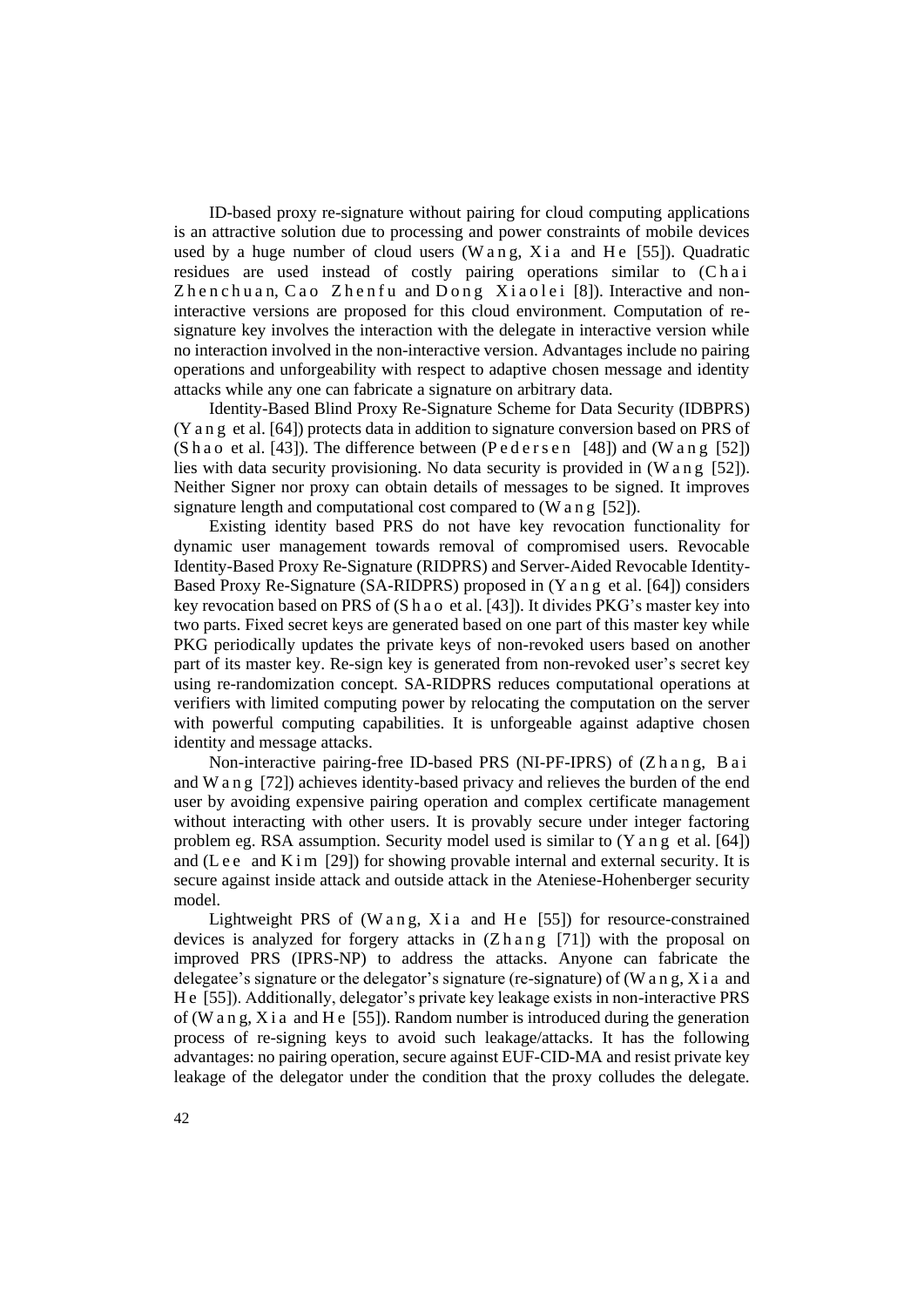However, it takes more exponential and multiplicative operations during the computations.

Table 7 compares the above-discussed ID-based PRS in terms of comparison parameters given in Table 1.

| <b>PRS</b>                                                                  |                |   | U/BS/MPu/Pr T KO NI |  |                   | <b>NT</b>         | T              | Cryp                      | <b>SbA</b>                                           | ROM/SSM    | CC <sub>s</sub> | CC <sub>V</sub>                    | $CC_{RS}$     |
|-----------------------------------------------------------------------------|----------------|---|---------------------|--|-------------------|-------------------|----------------|---------------------------|------------------------------------------------------|------------|-----------------|------------------------------------|---------------|
| <b>BIDPRS</b><br>(Xiaoming<br>Hu, Zhe<br>Zhang and<br>Yinchun<br>Yang [60]) | B              | M | Pr                  |  |                   | YesYesYes No      | Yes            | ID                        | q-SDH<br>(Strong DH)<br>assumption                   | <b>SSM</b> | 6E              | $4E+3P$                            | $6E+3P$       |
| THPRS-ID<br>(Y a n g and<br>W a n g [63])                                   | B              | M | Pr                  |  |                   | YesYesYes Yes     | Yes            | <b>ID</b>                 | CDH in<br>bilinear<br>groups                         | <b>SSM</b> | 3E              | 2P                                 | $6E+2P$       |
| UIBPRS(S hao et<br>al. [44])<br>SU-PRS (S r e e                             | U              | M | Pr                  |  | <b>YesYesYes</b>  | Yes               | N <sub>o</sub> | <b>ID</b>                 | extended<br>CDH                                      | <b>ROM</b> | $E+H$           | $2P+E+2H$                          | $4E+H$        |
| Vivek et al.<br>[41]                                                        | U              | S | Pr                  |  | Yes Yes No        | Yes               | N <sub>o</sub> | ID                        | $CDH$ in<br>bilinear<br>groups                       | <b>ROM</b> | $2H + S(IDB)$   | $H+S(PKI)/P+H(PKI)/3P+$<br>2H(IDB) | S             |
| <b>UID-PRS</b><br>(Menon [34])                                              | U              | M | Pr                  |  |                   | YesYesYes No      | Yes            | ID                        | CDH and<br>Decisional<br><b>Bilinear DH</b>          | <b>SSM</b> | $H + S + P$     | $H+2P+S$                           | $2P + S + 4H$ |
| IBPRS (Huang,<br>Y a n g, L i and<br>W a n g $[24]$<br>(H u et al. [23])    | B              | S | Pr                  |  |                   | YesYesYes Yes     | N <sub>o</sub> | ID                        | discrete<br>logarithmic<br>problem                   | <b>ROM</b> | $3E+H$          | $2H+P$                             | <b>NONE</b>   |
| IPRS-AP (Wang<br>and X i a $[54]$                                           | $\overline{B}$ | M | Pr                  |  | Yes Yes No        | Yes               | N <sub>o</sub> | Id                        | multi-linear<br>maps CDH                             | <b>ROM</b> | Multiple P      | Multiple P                         | <b>NONE</b>   |
| IPRS-L (Tian<br>[49]                                                        | B              | M | Pr                  |  | Yes No            | Yes               |                | Id                        | lattice<br>assumption -<br>small integer<br>solution | <b>ROM</b> | $E=H+S$         | $2H + S$                           | S             |
| <b>Interactive USIPRS</b><br>(W a n g, X i a and<br>H e [55])               | U              | S | Pr                  |  | Yes Yes No        | Yes               | N <sub>0</sub> | ID                        | factoring for<br>quadratic<br>residues               | <b>ROM</b> | $2E+S$          | $2E + S$                           | $3E+S$        |
| Non-interactive<br>USIPRS (W a n g,<br>$X$ i a and H e $[55]$ )             | U              | S | Pr                  |  |                   | YesYesYes Yes     | N <sub>o</sub> | <b>ID</b>                 | factoring for<br>quadratic<br>residues               | ROM        | $2E + S$        | $2E + S$                           | $3E+3S$       |
| IDBPRS (Y a n g et                                                          | B              | M | Pr                  |  | <b>YesYesYes</b>  | Yes               | N <sub>o</sub> | ID                        | $CDH$ in<br>bilinear                                 | <b>SSM</b> | 2E              | 4P                                 | $4P+2E$       |
| al. [64])                                                                   | B              | M | Pr                  |  | <b>YesYesYes</b>  | Yes               | N <sub>o</sub> | ID                        | groups                                               | <b>SSM</b> | 6E              | $4P+4E$                            | $4P+7E$       |
| RIDPRS (Y a n g et<br>al. [64])                                             | $\overline{B}$ | M | Pr                  |  | Yes Yes No        | Yes               | No             | <b>ID</b>                 | $CDH$ in<br>bilinear<br>groups                       | <b>SSM</b> | 2E              | 4P                                 | $2E+4P$       |
| <b>SA-RIDPRS</b><br>$(Y$ a n g et al. $[64]$                                | B              | M | Pr                  |  | Yes Yes No        | Yes               | N <sub>0</sub> | ID                        | CDH in<br>bilinear<br>groups                         | <b>SSM</b> | 2E              | $4E+P$                             | $6E+P$        |
| NI-PF-IPRS<br>(Zhang, Bai<br>and W a n g [72])                              | U              | S | Pr                  |  | <b>Yes</b> YesYes | Yes<br>2<br>Level |                | special<br>Yes properties | integer<br>factoring<br>problem                      | ROM        | $3E+2H$         | $3E+2H$                            | 4E            |
| IPRS-NP (Z h a n g<br>[71]                                                  | $\mathbf{I}$   | S | Pr                  |  | Yes Yes No        | Yes               | No             | <b>ID</b>                 | integer<br>factoring for<br>quadratic<br>residues    | ROM        | $3E+2S$         | $3E+2S$                            | $3E + S$      |

Table 7. Comparison of ID-based PRS

## 3.3. CL-PRS

This subsection explains the detailed survey of the certificateless PRS collected research. We do not consider standard eight properties expected for PRS while discussing general research analysis of the paper but compare them at the end of each category description.

The first certificateless PRS scheme, named as  $S_{cl}$  proposed in (G u o et al. [18]) uses certificateless cryptography to solve certificate management problem of PKI based PRS and key escrow problem of ID based PRS. The required public key is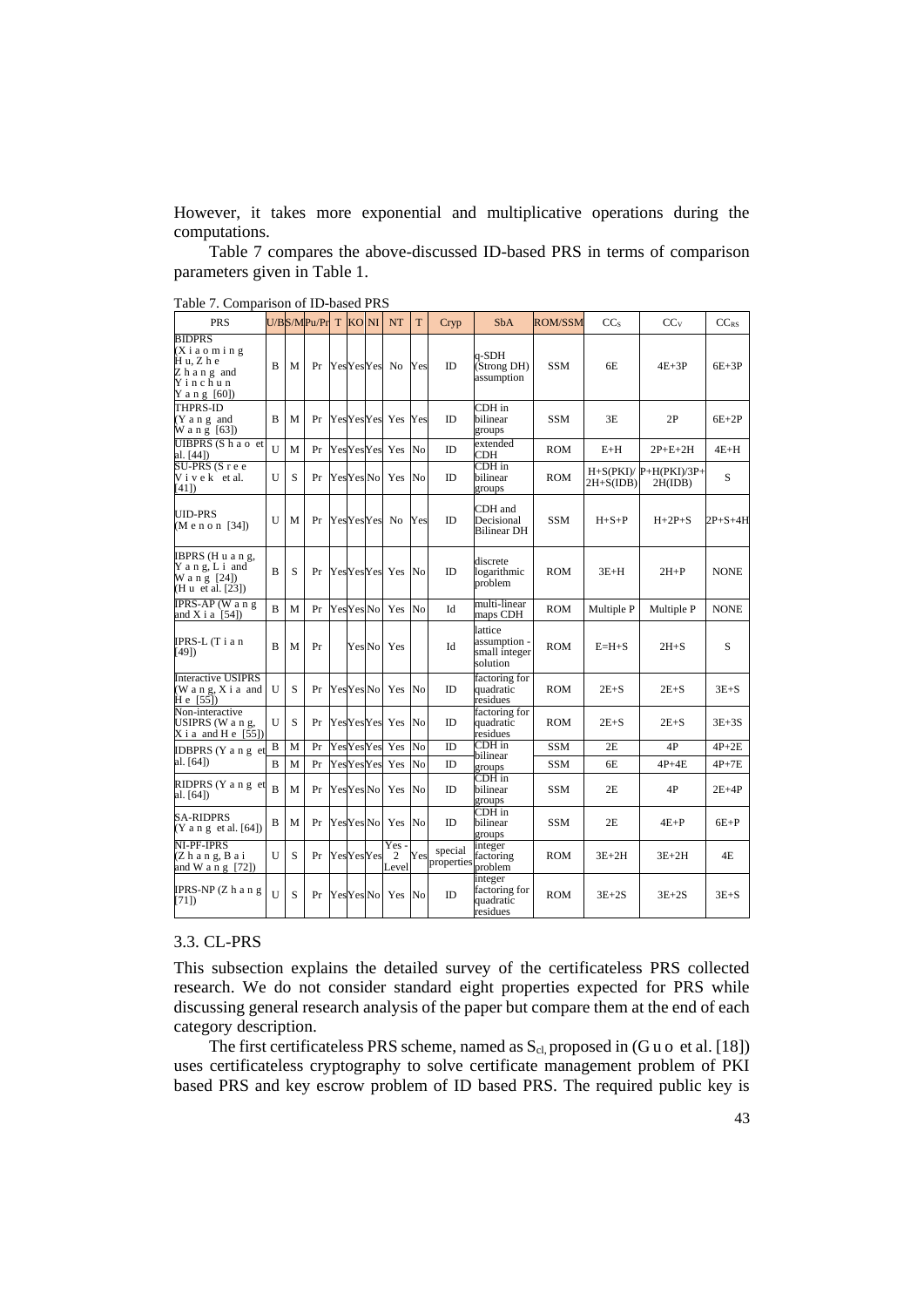generated from the identity of the user at key generator centre through the computation of the partial private key. Re-sign key is generated from the public key of the involved users in the same way as previous schemes. It provides a solution to the public key replacement and malicious key generator attack. Its Security Analysis provides Correctness, Unforgeable, and External Security. KGC computation is an overhead. Security proof is not given.

The authors of  $(Xiao \text{ and } Zha \text{ in } g$  [58]) provide a solution to the key escrow problem of ID – based PRS and certificate management problem of PKI based PRS through the usage of certificateless public cryptosystem in PRS for addressing public key replacement attack and malicious KGC attack. It is similar to the certificateless PRS of (Guo et al. [18]). The authors do not discuss why to call provably secure PRS.

The author of  $(C \, h \, e \, n \, et \, al. [10])$  consider flaws of first CL-PRS of  $(G \, u \, o \, et \, al.$ [18]) and CL-blind-PRS of (Feng and Liang [16]) to propose  $S_{\text{clm}}$  in standard model. They claim that first CL-PRS of (Guo et al. [18]) does not have security proof while CL-blind-PRS of (Fe n g and L i a n g [16]) does not provide security to re-key. We do not consider (Feng and Liang [16]) in our survey, as it is not available in the standard database. They propose unforgeable CL-PRS denoted as  $S_{\text{clm}}$ in standard model using six probabilistic polynomial time algorithms to overcome the deficiencies. It considers replacing the public key without master key and access master key without key replacement adversary with different capabilities. It has the following advantages. 1) Solve the key escrow problem, the complexity management of certificates and has the signature transfer faction. 2) Compared to the existing schemes, it is rather superior in security and efficiency. It takes more time compared with earlier schemes.

Promising Multi-use unidirectional certificateless PRS (MU-CL-PRS) (W u,  $X$ i on g and  $J$  in [57]) is suitable for long signing chains of untrusted user's communication with simple entry of each user to reduce the cost. It achieves unidirectional and multi-use features. The authors discuss the security model of two adversaries' interactive games to prove the less computational cost and communication overhead – malicious third party who can use public key without the master secret key and compromised KGC. It is unforgeable against adaptive chosen message attacks.

Unidirectional certificateless proxy re-signature scheme developed as an independent interest in lightweight and privacy-preserving authentication protocol for mobile payment in the context of IoT (C h e n et al. [12]). It proves secure under eCDH assumption in the random oracle model. We do not include this in our comparison table wherein we compare all PKI-based PRS in terms of standard PRS properties. It needs one exponentiation plus two hash operations in sign phase, two bilinear plus two exponentiation operations in verification phase and five exponentiation operators for resigning phase.

Table 8 compares the above-discussed certificateless PRS in terms of comparison parameters given in Table 1.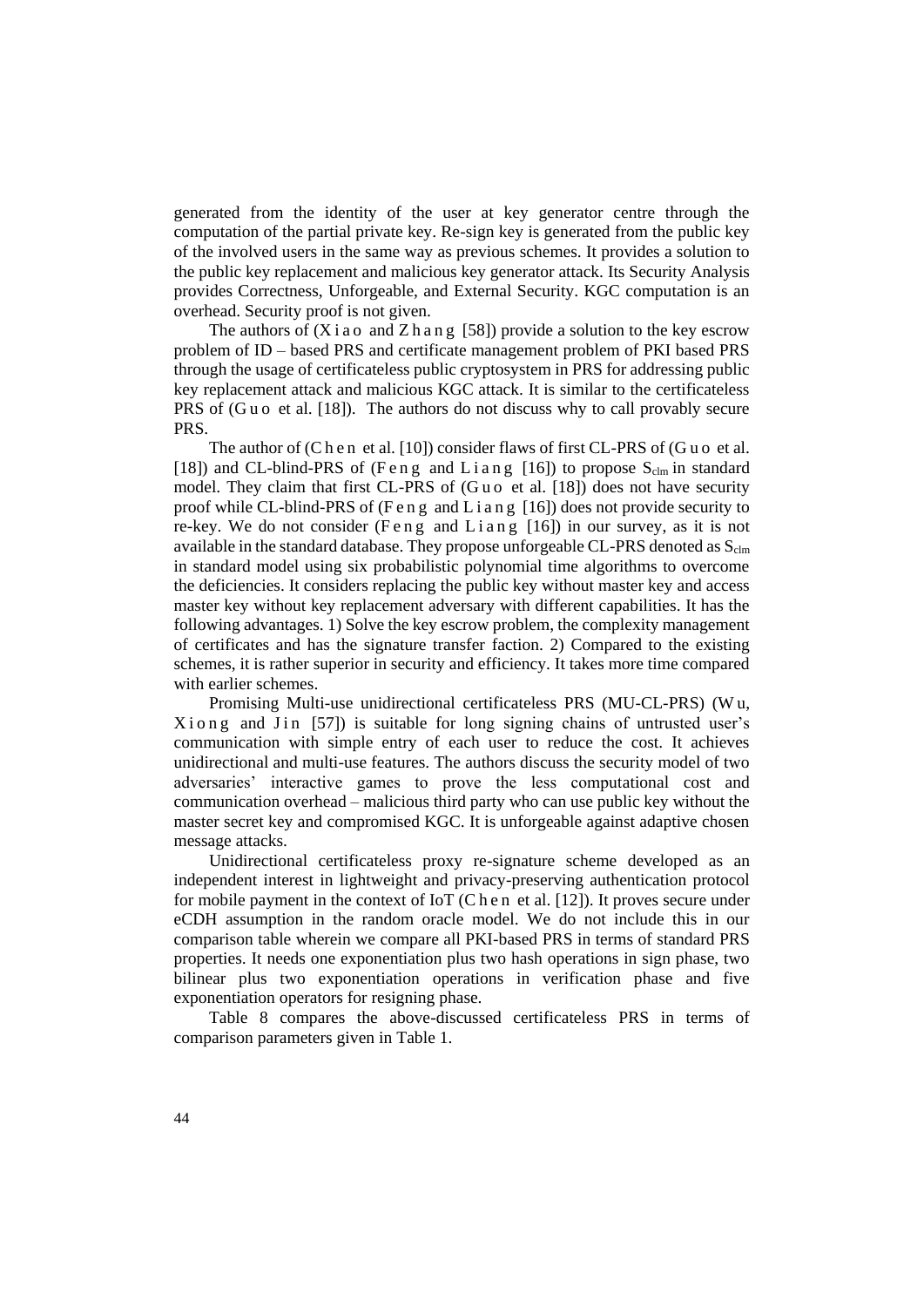| <b>PRS</b>                                      |   |   | $U/B$ S/M Pu/Pr $T$ |  | $ KO $ NI $ NT $ T  |  |  |  | Cryp                | <b>SbA</b>                    | ROM/SSM    | CC <sub>s</sub> | $CC_{V}$       | $CC_{RS}$ |
|-------------------------------------------------|---|---|---------------------|--|---------------------|--|--|--|---------------------|-------------------------------|------------|-----------------|----------------|-----------|
| Scl (Guo et al.<br>[18]                         | B | M | Pr                  |  | Yes Yes Yes No No   |  |  |  | $CL-$<br><b>PKS</b> | CDH in<br>bilinear<br>groups  | <b>SSM</b> | $4E+H$          | $4P+H$         | 4E        |
| $S_{\text{clm}}$ (C h e n et al. B<br>[10]      |   | M | Pr                  |  | Yes Yes Yes Yes No  |  |  |  | $CL-$<br>PK         | CDH with<br>bilinear<br>map   | <b>SSM</b> | 4E              | 4P             | 4E        |
| (MU-CL-PRS<br>(Wu, Xiong)<br>and $J$ i n $[57]$ | U | S | Pr                  |  | Yes Yes Yes Yes Yes |  |  |  | <b>CL</b>           | eCDH with<br>bilinear<br>pair | <b>ROM</b> | $3E+3H$         | 4P<br>$+2E+3H$ | 3E        |

Table 8. Comparison of certificateless PRS

## 4. Discussion on scope of research in PRS

PRS relieves issues of key management. Although various articles exist in the literature so far in the area of PRS addressing the various issues, there are still some areas that need to be further investigated. These sections discuss the trends and issues in the PRS and provide directions to researchers for promoting their contributions in this area in future.

Recent proposals on PRS formalize security definitions and desirable properties of PRS. PKI-based PRS uses a bounded public key of user with corresponding identity in digital certificate that is issued by CA. As mentioned earlier, it incurs heavy overhead through the certificate distribution, management including revocation, storage and computational cost of certificate verification that limits its uses. There is scope for researchers to reduce this overhead of PKI in PRS. Many PKI based PRS use CDH assumption with bilinear pairing which increases computational cost. Researchers can work on reduction of this cost.

Usage of identity for public key generation at PKG reduces the overhead to certain extent in ID-based PRS. User private keys are generated by PKG using the user's identity that is available with PKG. Even though the need for certificates is eliminated in ID-PRS, it introduces key escrow problems due to PKG dependency requirement for private key generation. ID-PRS cannot offer non-repudiation as PKG can forge any user's signature in the way that PKI-based PRS can. Usage of threshold or multiple PKG helps to solve the key escrow problem at the extra communication and infrastructure. Compromise of PKG's master key could be a disaster in ID-based PRS compared to compromise of CA's signing key in PKI-based PRS. Researchers have scope to improve on these issues of ID-based PRS with the support of the standard PRS properties.

Very little research exists in CL-PRS that neither requires certificates nor have built-in key escrow. User's private key is based on the secret value selected by that user in CL-PRS. Semi-trusted proxy generates the partial private key to tackle key escrow problems. Key replacement and malicious KGC attacks affect the CL-PRS. Researchers have scope towards addressing these attacks.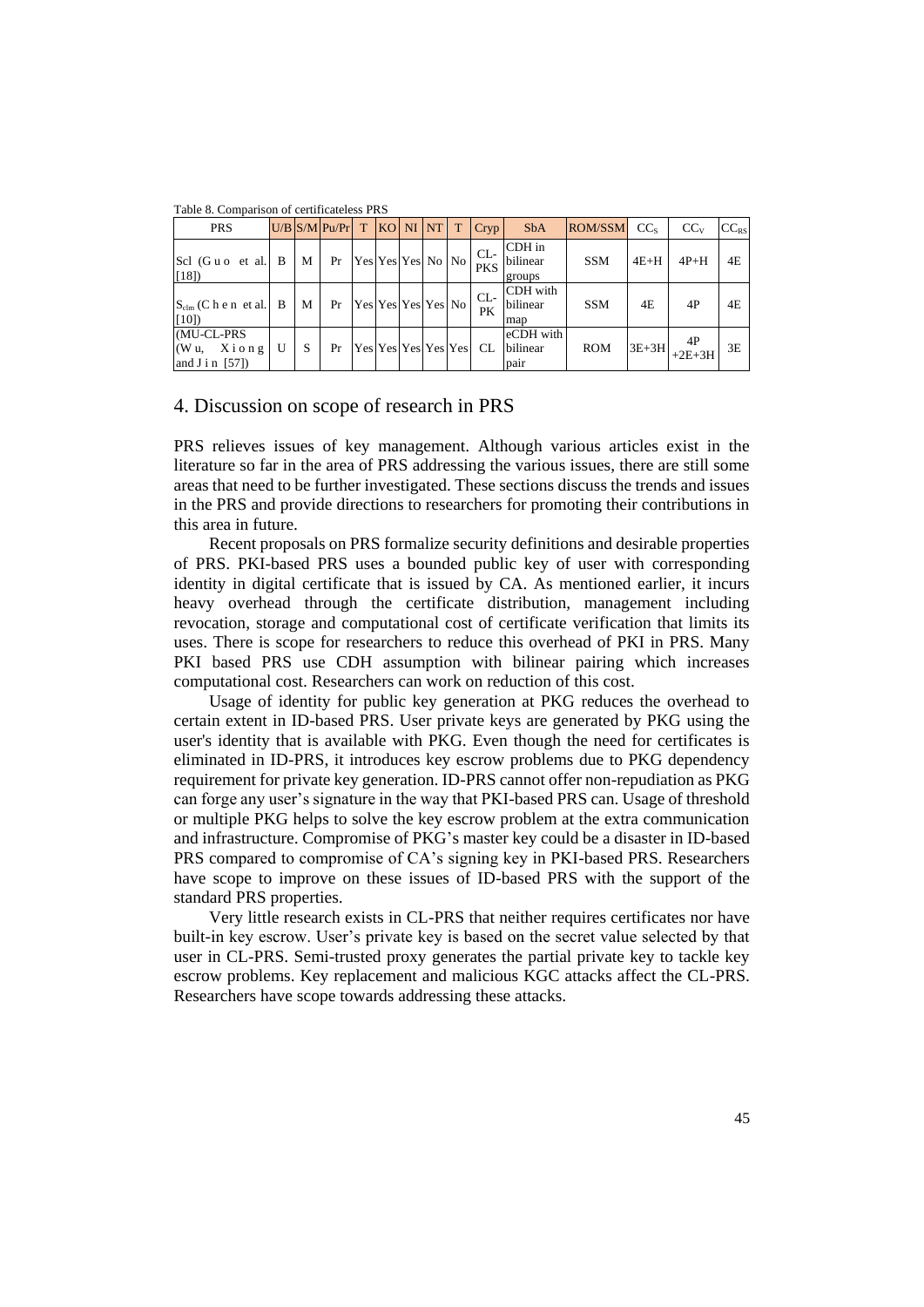## 5. Conclusions

The PRS scheme was initially designed in 1998 by Blaze, Bleumer, and Strauss for translating a signature on a message from Alice into a signature from Bob on the same message at a semi trusted proxy which does not learn any signing key and cannot produce any new valid signature on new message for Alice or Bob. It had been largely ignored from then but recently it has spurred considerable research interest due to useful features for sharing web certificates, forming weak group signatures, and authenticating a network path. We presented taxonomy and classification of PRSrelated articles, which clearly shows that PRS has considerable potential for application in diverse fields of security applications. The proposed taxonomy has proved a convenient means of grouping the available PRS research and giving insight on its contribution in terms of standard properties supported in the PRS scheme, security environment and research approach used. This survey explored published research works in greater depth related to the exploitation of features with respect to cryptographic approach demotions in our taxonomy as a basis for the discussion.

## R e f e r e n c e s

- 1. S h a m i r, A. How to Share a Secret. Communication of the ACM, Vol. **22**, 1979, No 11, pp. 612-613.
- 2. A t e n i e s e, G., S. H o h e n b e r g e r. Proxy Re-Signatures: New Definitions, Algorithms, and Applications. – In: Proc. of 12th ACM Conference on Computer and Communications Security, ACM, November 2005, pp. 310-319.
- 3. B l a z e, M., G. B l e u m e r, M. S t r a u s s. Divertible Protocols and Atomic Proxy Cryptography. – In: Proc. of International Conference on the Theory and Applications of Cryptographic Techniques, Berlin, Heidelberg, Springer, May 1998, pp. 127-144.
- 4. Waters, B. Efficient Identity-Based Encryption without Random Oracles. In: Proc. of Eurocrypt'05, LNCS 3494, Springer, 2005, pp. 114-127.
- 5. Gentry, C. Practical Identity-Based Encryption without Random Oracles. In: Proc. of EUROCRYPT'06, LNCS 4404, Springer-Verlag, 2006, pp. 445-464.
- 6. S c h n o r r, C. P. Efficient Identifications and Signatures for Smart Cards. In: Proc. of CRYPTO'98, LNCS, Vol. **435**, 1998, pp. 239-251.
- 7. C a n e t t i, R a n. Universally Composable Security: A New Paradigm for Cryptographic Protocols. – In: Proc. of 42nd IEEE Symposium on Foundations of Computer Science, IEEE, 2001.
- 8. Chai, Zhen chuan, Cao Zhen fu, Dong Xiaolei. Identity Based Signature Scheme Based on Quadratic Residues. – Science in China Series F: Information Sciences, Vol. **50**, 2007, No 3, pp. 373-380.
- 9. Che n, K. Y., H. C. L i n. Threshold Proxy Re-Signature Scheme with Privacy. International Journal of Computer and Electrical Engineering, Vol. **5**, 2013, No 1, p. 98.
- 10. Che n, L., X. Che n, Y. S u n, X. D u. A New Certificateless Proxy Re-Signature Scheme in the Standard Model. – In: Proc. of 7th International Symposium on Computational Intelligence and Design, IEEE, Vol. **1**, 2014, pp. 202-206.
- 11. Che n, X., Y. L i u, L. H a r n, Y. L i, G. Y a o. Threshold Proxy Re-Signature: Definition and New Constructions. – Journal of the Chinese Institute of Engineers, Vol. **41**, 2018, No 2, pp. 141-148.
- 12. Che n, Y., W. X u, L. P e n g, H. Z h a n g. Light-Weight and Privacy-Preserving Authentication Protocol for Mobile Payments in the Context of IoT. – IEEE Access, Vol. **7**, 2019, pp. 15210-15221.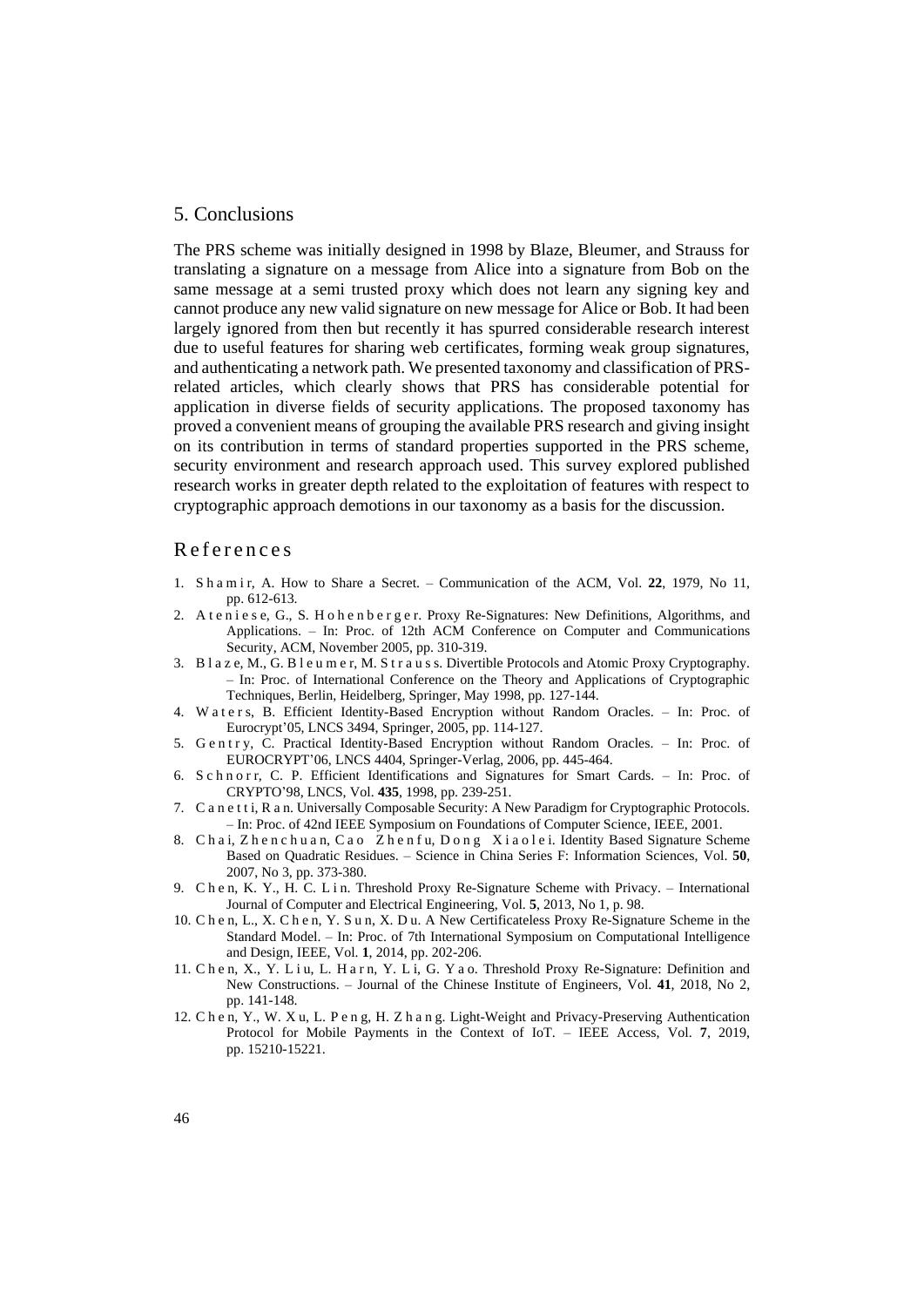- 13. Cho w, S. S., R. C. W. P h a n. Proxy Re-Signatures in the Standard Model. In: Proc. of International Conference on Information Security, Berlin, Heidelberg, Springer, September 2008, pp. 260-276.
- 14. Boneh, Dan, Ben Lynn, Hovav Shacham. Short Signatures from the Weil Pairing. -Journal of Cryptology, Vol. **17**, 2004, No 4, pp. 297-319.
- 15. Boneh, Dan, Emily Shen, Brent Waters. Strongly Unforgeable Signatures Based on Computational Diffie-Hellman. – In: Public Key Cryptography. Vol. **240**. 2006. 229 p.
- 16. F e n g, T., Y. X. Lian g. Provably Secure Certificate Less Blind Proxy Re-Signatures. Journal on Communications, Vol. **31**, 2012, No S1, pp. 58-69.
- 17. Fu c h u n, G u o, Y i M u, W i l l y S u s i l o. How to Prove Security of a Signature with a Tighter Security Reduction. – In ProvSec. Vol. **103**. 2009. 90 p.
- 18. G u o, D., W. P i n g, Y. D a n, Y. X i a o y u a n. A Certificateless Proxy Re-Signature Scheme. In: Proc. of 3rd IEEE International Conference on Computer Science and Information Technology, Vol. **8**, 2010, pp. 157-161.
- 19. H a r n, L. Group-Oriented (t, n) Threshold Digital Signature Scheme and Digital Multisignature. IEE Proceedings-Computers and Digital Techniques, Vol. **141**, 1994, No 5, pp. 307-313. DOI:10.1049/ip-cdt:19941293.
- 20. H o n g, X., Y. L o n g. A Novel Unidirectional Proxy Re-Signature Scheme and Its Application for MANETs. – Journal of Computers, Vol. **7**, 2012, No 7, pp. 1796-1800.
- 21. H o n g, X., J. G a o, Z. W a n. Unidirectional Multiple-Times Proxy Re-Signature Scheme. Information Technology Journal, Vol. **12**, 2013, No 17, pp. 4063-4067.
- 22. H o n g, X., J. G a o, J. P a n, B. Z h a n g. Universally Composable Secure Proxy Re-Signature Scheme with Effective Calculation. – Cluster Computing, 2017, pp. 1-10.
- 23. Hu, X., Y. Liu, H. Xu, J. Wang, X. Zhang. Analysis and Improvement of Certificateless Signature and Proxy Re-Signature Schemes. – In: Proc. of IEEE Advanced Information Technology, Electronic and Automation Control Conference (IAEAC'15), December 2015, pp. 166-170.
- 24. H u a n g, P., X. Y a n g, Y. L i, C. W a n g. Identity-Based Proxy Re-Signature Scheme without Bilinear Pairing. – Journal of Computer Applications, Vol. **35**, 2015, No 6, pp. 1678-1682.
- 25. H u i x i a n, L., H. Z h i p e n g, W. L i q i n, P. L i a o j u n. Blind Proxy Re-Signature Scheme Based on Isomorphisms of Polynomials. – IEEE Access, Vol. **6**, 2018, pp. 53869-53881.
- 26. Ivan, A. A., Y. Dodis. Proxy Cryptography Revisited. In: Proc. of 10th Network and Distributed System Security Symposium, Washington, DC: The Internet Society, San Diego, CA, 6-7 February 2003, pp. 514-532.
- 27. Jakobsson, M., K. Sako, R. Impagliazzo. Designated Verifier Proofs and Their Applications. – In: Advances in Cryptology – EUROCRYPT. Springer, 1996, pp. 143-154.
- 28. J i a n g, M., J. H o u, Y. G u o, Y. W a n g, S. W e i. An Efficient Proxy Re-Signature over Lattices. – In: Proc. of International Conference on Frontiers in Cyber Security, Singapore, Springer, November 2019, pp. 145-160.
- 29. L e e, E., S. W. K i m. Non-Interactive Conditional Proxy Re-Signature in the Standard Model. The Computer Journal, Vol. **61**, 2018, No 12, pp. 1772-1782.
- 30. L e i, Y., M. H u, B. G o n g, L. W a n g, Y. C h e n g. A One-Way Variable Threshold Proxy Re-Signature Scheme for Mobile Internet. – In: Proc. of International Conference on Security and Privacy in New Computing Environments, Cham., Springer, April 2019, pp. 521-537.
- 31. L i b e r t, B., D. V e r g n a u d. Multi-Use Unidirectional Proxy Re-Signatures. In: Proc. of ACM Conference on Computer and Communications Security, 2008, pp. 511-520.
- 32. A u, M., J. L i u, T. Y u e n. Practical Hierarchical Identity Based Encryption and Signature Schemes without Random Oracles. 2006.

**http://eprint.iacr.org/2006/368**

- 33. M a m b o, M., K. U s u d a, E. O k a m o t o. Proxy Signatures: Delegation of the Power to Sign Messages. – IEICE Transactions on Fundamentals of Electronics, Communications and Computer Sciences, Vol. **79**, 1996, No 9, pp. 1338-1354.
- 34. M e n o n, T. An Identity Based Proxy Re-Signature Scheme. International Journal of Engineering and Technology, Vol. **4**, 2012, No 3, p. 303.
- 35. M i a o m i a o, T i a n, L i u s h e n g H u a n g. Efficient Identity-Based Signature from Lattices. -In: Proc. of IFIP SEC, Springer, 2014, pp. 321-329.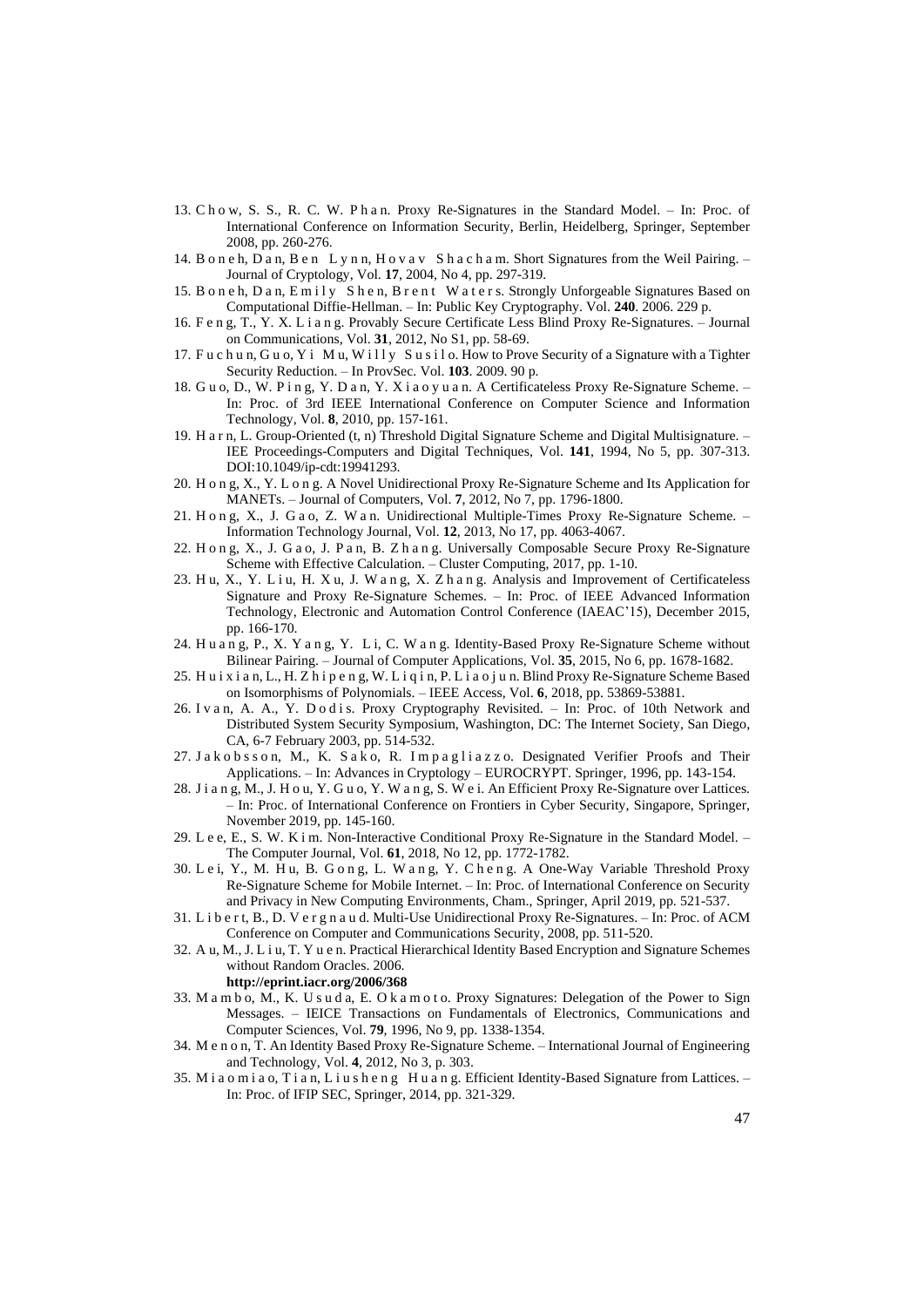- 36. Sunitha, N. R., B. B. Amberker. Multi-Use Unidirectional Forward-Secure Proxy Re-Signature Scheme. Department of Computer Science and Engg., Siddaganga Institute of Technology, Tumkur, Karnataka, India, 2009.
- 37. Y a n g, P., Z. C a o, X. D o n g. Threshold Proxy Re-Signature. In: Proc. of Performance, Computing and Communications Conference (IPCCC'08), 2008, pp. 450-455.
- 38. G e n n a r o, R., S. L. J a r e c k i, H. K r a w c z y k, T. R a b i n. Secure Distributed Key Generation for Discrete-Log Based Cryptosystems. – Advances in Cryptology-Eurocrypt'99, LNCS. Vol. **1592**. 1999, pp. 295-310.
- 39. H o h e n b e r g e r, S., A. S a h a i, B. W a t e r s. Full Domain Hash from (Leveled) Multilinear Maps and Identity-Based Aggregate Signatures. – In: Proc. of 34th International Conference of Cryptology, Vol. **1**, 2013, pp. 494-512
- 40. Tan g, S., L. X u. Proxy Signature Scheme Based on Isomorphisms of Polynomials. In: Proc. of Network and System Security (Lecture Notes in Computer Science). Vol. **7645**. Heidelberg, Germany, Springer, 2012, pp. 113-125.
- 41. Vivek, S. Sree, S. Sharmila Deva Selvi, C. Pandu Rangan. A Special Purpose Proxy Re-Signature Scheme. Department of Computer Science and Engineering, Indian Institute of Technology, Chennai, India, 2012.
- 42. S h a o, J., M. F e n g, B. Z h u, Z. C a o, P. L i u. The Security Model of Unidirectional Proxy Re-Signature with Private Re-Signature Key. – In: R. Steinfeld, P. Hawkes, Eds. Information Security and Privacy. ACISP 2010. Lecture Notes in Computer Science. Vol. **6168**. Berlin, Heidelberg, Springer, 2010,
- 43. S h a o, J., Z. C a o, L. W a n g, X. Lian g. Proxy Re-Signature Schemes without Random Oracles. – In: Proc. of International Conference on Cryptology in India, Springer, Berlin, Heidelberg, December 2007, pp. 197-209.
- 44. S h a o, J., G. W e i, Y. Lin g, M. X i e. Unidirectional Identity-Based Proxy Re-Signature. In: Proc. of IEEE International Conference on Communications, (ICC'11), 2011, pp. 1-5.
- 45. Sneha, Kanchan, Narendra S. Chaudhari. SRCPR: SignReCrypting Proxy Re-Signature in Secure VANET Groups. Department of Computer Science and Engineering, IIT Indore, Indore 453552, India, 2018.
- 46. S u n i t h a, N. R., B. B. A m b e r k e r. Proxy Re-Signature Scheme that Translates One Type of Signature Scheme to Another Type of Signature Scheme. – In: Proc. of International Conference on Network Security and Applications, Berlin, Heidelberg, Springer, July 2010, pp. 270-279.
- 47. S u n i t h a, N. R., B. B. A m b e r k e r. Proxy Re-Signature Schemes: Multi-Use, Unidirectional & Translations. – Journal of Advances in Information Technology, Vol. **2**, 2011, No 3, pp. 165-176.
- 48. P e d e r s e n, T. P. Distributed Provers with Applications to Undeniable Signatures. In: Proc. of Rurocrypt'91, LNCS, Vol. **547**, 1991, pp. 221-238.
- 49. Tia n, M. Identity-Based Proxy Re-Signatures from Lattices. Information Processing Letters, Vol. **115**, 2015, No 4, pp. 462-467.
- 50. V i v e k, S. S., G. B a l a s u b r a m a n i a n. Controlled Proxy Re-Signing-Conditional Proxy Re-Signatures. – In: Proc. of 12th International Joint Conference on e-Business and Telecommunications (ICETE'15), Vol. **4**, July 2015, pp. 186-193.
- 51. V i v e k, S. S., S. S. D. S e l v i, G. B a l a s u b r a m a n i a n, C. P. R a n g a n. Strongly Unforgeable Proxy Re-Signature Schemes in the Standard Model. – IACR Cryptology ePrint Archive, 2012, p. 80.
- 52. W a n g, W. An Identity-Based Blind Proxy Re-Signature Scheme. Computer Applications and Software, Vol. **29**, 2012, No 10, pp. 308-309.
- 53. W a n g, X. Proxy Re-Signature Supporting Conditional Delegation. In: Proc. of 10th International Conference on P2P, Parallel, Grid, Cloud and Internet Computing, 2015, pp. 844-848,
- 54. W a n g, Z., A. X i a. ID-Based Proxy Re-Signature with Aggregate Property. Journal of Information Science and Engineering, Vol. **31**, 2015, No 4, pp. 1199-1211.
- 55. W a n g, Z., A. X i a, M. H e. ID-Based Proxy Re-Signature without Pairing. Telecommunication Systems, Vol. **69**, 2018, No 2, pp. 217-222.